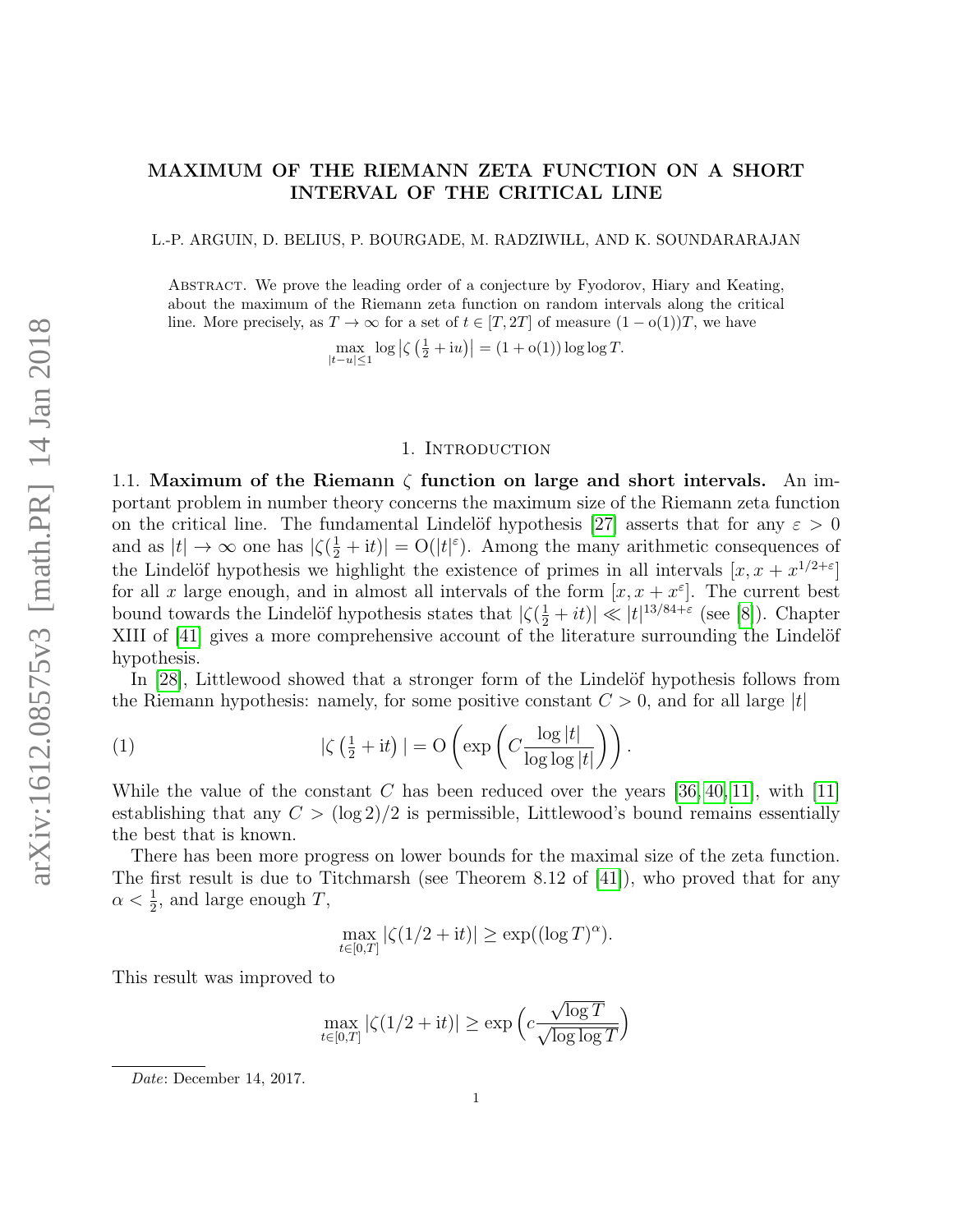in [\[30\]](#page-27-5) under the Riemann hypothesis, and then made unconditional with improved constant c in [\[4\]](#page-26-2) and [\[39\]](#page-27-6). A breakthrough was achieved in recent work of Bondarenko and Seip [\[7\]](#page-26-3) who showed that for any  $c < 1/\sqrt{2}$ ,

(2) 
$$
\max_{t \in [0,T]} |\zeta(\tfrac{1}{2} + it)| \ge \exp\Big(c \frac{\sqrt{\log T \log \log \log T}}{\sqrt{\log \log T}}\Big).
$$

There is a gulf between the known conditional upper bound [\(1\)](#page-0-0) and the unconditional  $\Omega$ -result [\(2\)](#page-1-0), and the asymptotics of the maximal order remains unclear, and a matter of dispute. In [\[14\]](#page-26-4), Farmer, Gonek and Hughes have conjectured that

<span id="page-1-0"></span>
$$
\max_{t \in [0,T]} \log |\zeta(1/2 + it)| \sim \sqrt{\frac{1}{2} \log T \log \log T},
$$

but at the end of their paper they also point to dissenting views, advocating that [\(1\)](#page-0-0) is closer to the maximal size. Extensive numerical computations have been recently carried out in [\[6\]](#page-26-5), however the data regarding extreme values remains inconclusive.

Motivated by the goal of understanding the maximum order of  $|\zeta(\frac{1}{2} + it)|$ , Fyodorov, Hiary, and Keating [\[16,](#page-26-6) [17\]](#page-26-7) proposed the study of the maximum size of the zeta function in randomly chosen intervals (on the critical line) of constant length. They obtained a precise conjecture (supported by numerical data) for the distribution of this maximum over short intervals. Namely, if t is chosen uniformly from  $[T, 2T]$ , then

<span id="page-1-1"></span>(3) 
$$
\max_{|t-u|\leq 1} \log \left|\zeta\left(\frac{1}{2}+iu\right)\right| = \log \log T - \frac{3}{4} \log \log \log T + X_T,
$$

where the random variable  $X_T$  converges weakly, as  $T \to \infty$ , to an explicitly given distribution. Here, for convenience, we have stated their conjecture for random intervals of length 2, but a similar conjecture could be made for intervals of any constant length. The main result of this paper is a proof of the leading order asymptotics in [\(3\)](#page-1-1).

<span id="page-1-2"></span>**Theorem 1.1.** For any  $\varepsilon > 0$ , as  $T \to \infty$  we have

$$
\frac{1}{T} \text{meas}\Big\{T \le t \le 2T : (1 - \varepsilon) \log \log T < \max_{|t-u| \le 1} \log \left|\zeta\left(\frac{1}{2} + iu\right)\right| < (1 + \varepsilon) \log \log T\Big\} \to 1.
$$

While completing this work, we learned that Theorem [1.1](#page-1-2) (as well as the analogue for Im  $\log \zeta$ ) was independently proved by Najnudel [\[32\]](#page-27-7) under the assumption of the Riemann hypothesis. It would be interesting to establish the result for  $\text{Im} \log \zeta$  unconditionally, perhaps by a modification of the approach given here.

1.2. Extrema of log-correlated fields. Fyodorov, Hiary and Keating's conjecture was motivated by a connection with random matrices. This analogy has been the subject of many investigations, beginning with Montgomery's pair correlation conjecture [\[29\]](#page-27-8), and leading more recently to the Keating–Snaith conjectures about the moments of the Riemann zeta function [\[24\]](#page-26-8). While the pair correlation conjecture examines this analogy on the "microscopic" scale of the average spacing between consecutive zeros (which is  $1/\log T$  at height T), the prediction [\(3\)](#page-1-1) relies on the analogy at a larger "mesoscopic" scale (intermediate between  $1/\log T$ , and the "macroscopic" scale of size 1).

To give a sense of this, we recall the fundamental result of Selberg  $[38]$  that if t is sampled uniformly at random from  $[T, 2T]$  then  $\log |\zeta(\frac{1}{2} + it)|$  is normally distributed with mean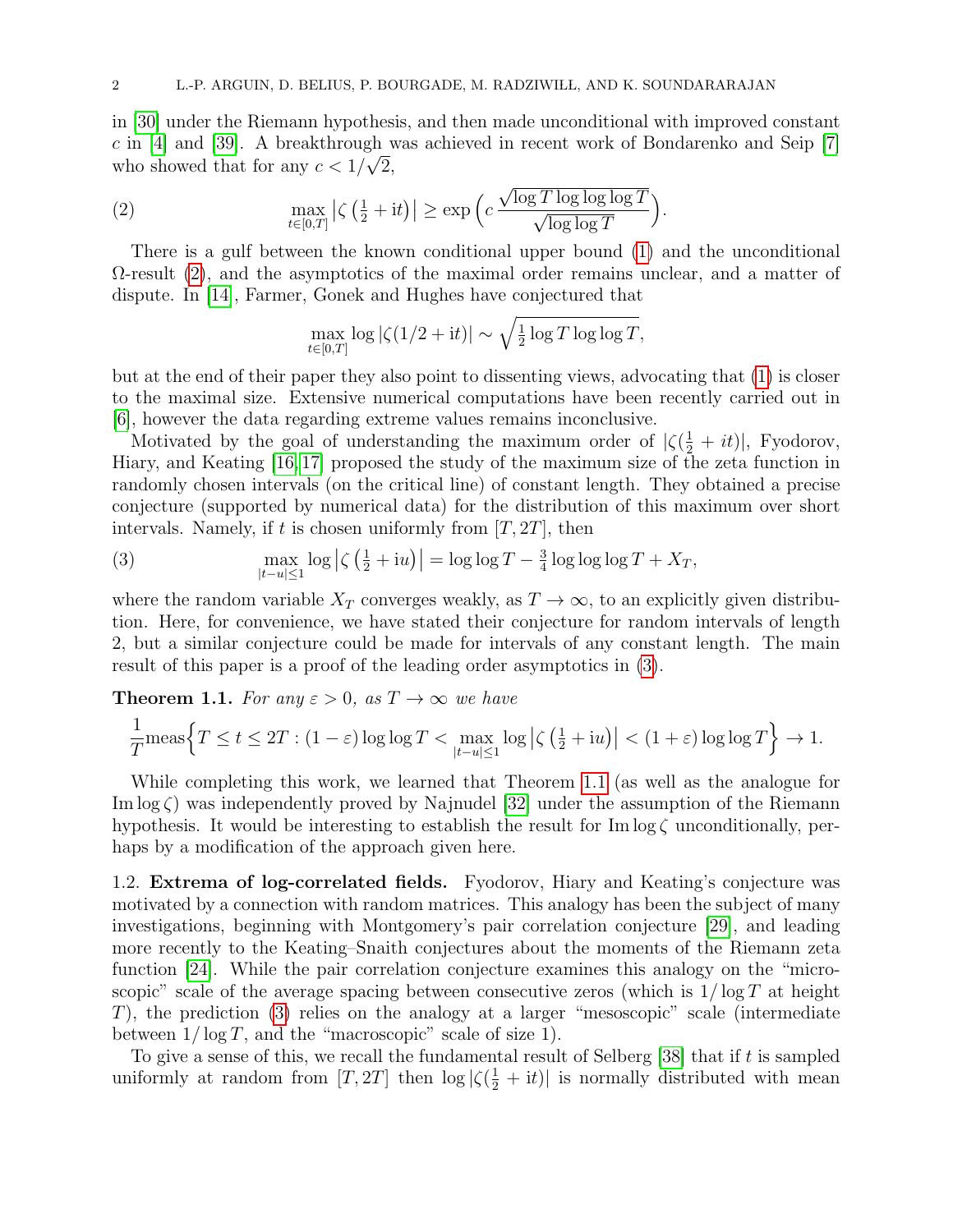$\sim$  0, and variance  $\sim \frac{1}{2}$  $\frac{1}{2}$  log log T. His central limit theorem has been extended to study the correlation between values of the zeta function at nearby points in [\[9\]](#page-26-9): for example, if t is uniform on  $[T, 2T]$  and  $0 < h < 1$ , then the covariance between  $\log |\zeta(\frac{1}{2} + it)|$  and  $\log |\zeta(\frac{1}{2} + i(t+h))|$  is

<span id="page-2-0"></span>(4) 
$$
\frac{1}{2}\log\min\left(h^{-1},\log T\right).
$$

Here the comparison of  $h^{-1}$  and  $\log T$  is natural since  $1/\log T$  is (as mentioned above) the scale of the typical spacing between zeros of  $\zeta(s)$ .

A parallel story holds for the logarithm of the characteristic polynomial of  $N \times N$  Haardistributed unitary matrices,  $\log |P_N(z)|$ . On the unit circle  $|z|=1$ , the distribution of  $\log |P_N(z)|$  is asymptotically Gaussian with mean 0 and variance  $\sim \frac{1}{2}$  $\frac{1}{2}$  log N [\[24\]](#page-26-8). Moreover, for two points  $z_1$  and  $z_2$  on the unit circle within distance  $|z_1 - z_2| = h$ , the covariance between  $\log |P_N(z_1)|$  and  $\log |P_N(z_2)|$  is roughly  $\frac{1}{2} \log \min (h^{-1}, N)$ , analogously to [\(4\)](#page-2-0) (see [\[9\]](#page-26-9)). Fyodorov, Hiary and Keating gave a very precise conjecture for the maximum of  $\{\log |P_N(z)|, |z| = 1\}$  by relying on the replica method, and techniques from statistical mechanics predicting extreme values in disordered systems [\[15,](#page-26-10) [18,](#page-26-11) [19\]](#page-26-12). Assuming that the structure of the logarithmic covariance governs the distribution of the extreme values of  $\log |P_N(z)|$ , they were led to conjecture the asymptotics [\(3\)](#page-1-1).

The above Fyodorov-Hiary-Keating picture of extreme value theory has recently been proved in a variety of cases. For a probabilistic model of the Riemann zeta function the leading order of the maximum on short intervals was obtained in [\[21\]](#page-26-13), and the second order in [\[3\]](#page-26-14). For the characteristic polynomial of random unitary matrices, the asymptotics of the maximum at first order [\[2\]](#page-26-15) and then second order [\[33\]](#page-27-10) are known, together with tightness of the third order [\[12\]](#page-26-16) in the more general context of circular beta ensembles. In the context of Hermitian invariant ensembles, the first order of the maximum of the characteristic polynomial was proved in [\[26\]](#page-27-11) and precise conjectures can be found in [\[20\]](#page-26-17). Theorem [1.1](#page-1-2) and its conditional analogue in [\[32\]](#page-27-7) are the first results about the maxima of  $\zeta$  itself, with the only source of randomness being the choice of the interval. In connection with the prediction from [\[16,](#page-26-6) [17\]](#page-26-7) that  $\log |\zeta|$  behaves like a real log-correlated random field, we note that [\[37\]](#page-27-12) recently proved that  $\zeta$  converges to a complex Gaussian multiplicative chaos.

To summarize this discussion of related work, we note that our work builds on, and adds to, the efforts to develop extreme value theory of correlated systems. Such statistics are expected to lie on the same universality class for any covariance of type [\(4\)](#page-2-0). This class includes the two-dimensional Gaussian free field, branching random walks, cover times of random walks, Gaussian multiplicative chaos, random matrices and the Riemann zeta function. We do not give here a list of the many rigorous works on this topic in recent years, pointing instead to [\[1,](#page-26-18) [25\]](#page-26-19) and the references therein.

1.3. **About the proof.** Theorem [1.1](#page-1-2) asserts two statements: first an upper bound that for typical  $t \in [T, 2T]$  one has  $\max_{|t-u| \leq 1} \log |\zeta(\frac{1}{2} + iu)| \leq (1 + \varepsilon) \log \log T$ , and second a lower bound that this maximum is also typically  $\geq (1-\varepsilon) \log \log T$ . The upper bound in Theorem [1.1](#page-1-2) admits a short proof based on a Sobolev type inequality and classical second moment estimates for  $\zeta(s)$  and  $\zeta'(s)$ . This argument is given in section [2,](#page-6-0) and indeed in Proposition [2.1](#page-6-1) we establish the stronger assertion that for any function  $V = V(T)$  tending to infinity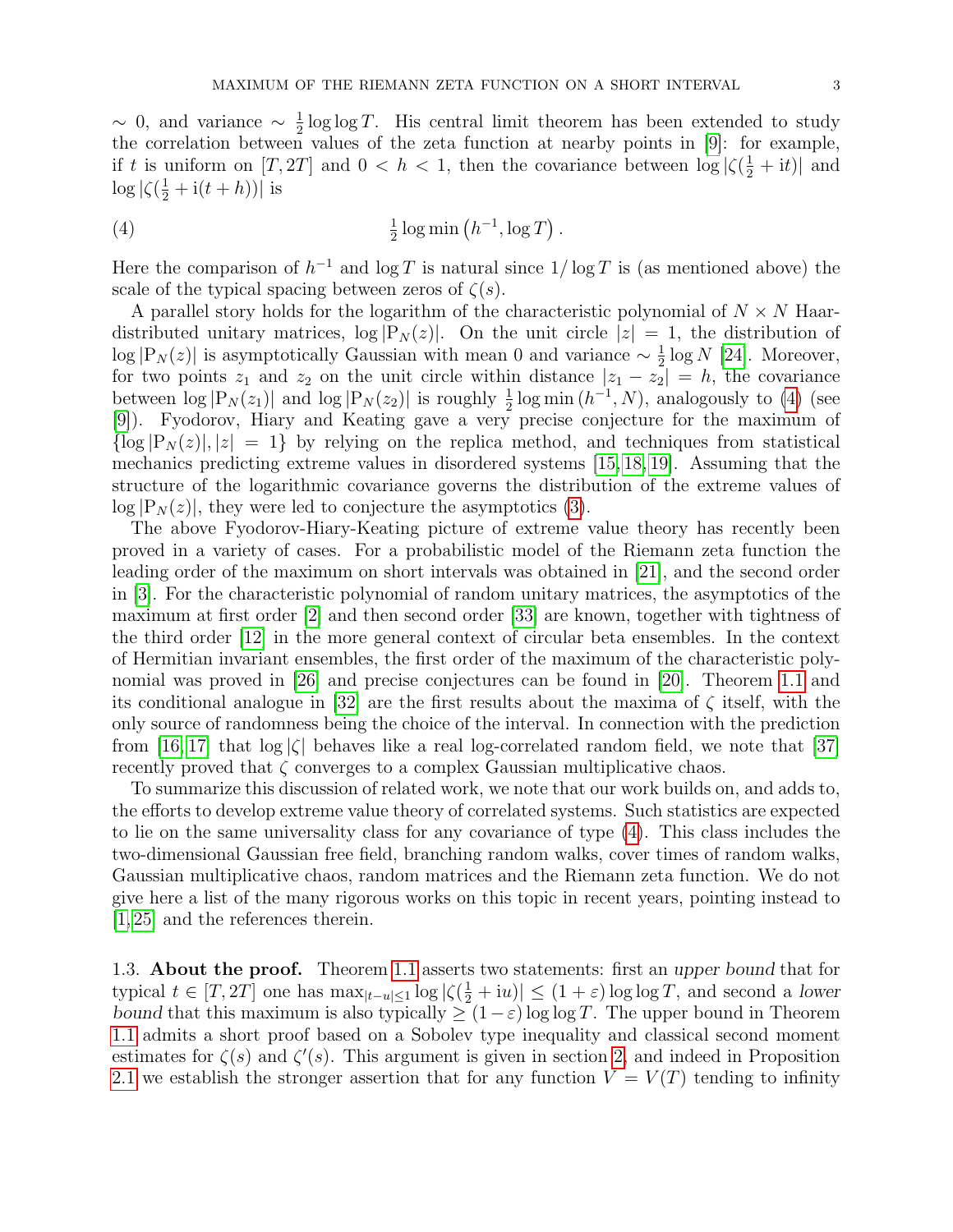with  $T$  we have

$$
\frac{1}{T} \mathrm{meas}\Big\{ \max_{|t-u|\leq 1} \log \big|\zeta\left(\tfrac{1}{2} + \mathrm{i} u\right)\big| < \log(V \log T) \Big\} \to 1.
$$

This result is also obtained unconditionally in [\[32\]](#page-27-7), by a different argument.

The lower bound in Theorem [1.1](#page-1-2) requires substantially more work, and forms the bulk of the paper. In Section 3, we reduce the proof of Theorem [1.1](#page-1-2) to two propositions. The first step, Proposition [3.1,](#page-8-0) transforms the problem to the study of Dirichlet polynomials supported on the primes below  $X = \exp((\log T)^{1-\kappa})$  for a suitable  $\kappa = \kappa(\varepsilon) > 0$ . This reduction step, carried out in Section 4, builds upon ideas from [\[35\]](#page-27-13), which gave an alternative approach to Selberg's central limit theorem for  $\log |\zeta(\frac{1}{2} + it)|$ . The second step, Proposition [3.2,](#page-8-1) applies techniques from the theory of branching random walks to establish lower bounds for the Dirichlet polynomials over primes, adapting the approach of [\[2,](#page-26-15) [3\]](#page-26-14). This argument is presented in Section 5. There is some scope to refine our results by letting the parameter  $\kappa$ tend to 0 (or equivalently the parameter K that will arise later to tend to infinity), but we have not attempted to carry this out.

In broad strokes, the proof of Proposition [3.1](#page-8-0) splits into three steps. First we show (Lemma [4.1\)](#page-10-0) that a large value of  $\zeta(s)$  slightly to the right of the critical line (that is, on the line  $\text{Re}(s) = \sigma_0$  for a suitable  $\sigma_0 > \frac{1}{2}$  $\frac{1}{2}$ ) typically propagates to give a large value on the critical line. In the second step, we construct a finite Dirichlet polynomial  $M(s)$  such that for most  $t \in [T, 2T]$  and all u with  $|t - u| \leq 1$  one has  $\zeta(\sigma_0 + iu)M(\sigma_0 + iu) \approx 1$ , with  $\sigma_0$  being taken slightly to the right of the half-line (Lemmas [4.2](#page-11-0) and [4.3\)](#page-13-0). Note that such a construction is not possible if  $\sigma_0 = \frac{1}{2}$  $\frac{1}{2}$  because of the preponderance of zeros of  $\zeta(s)$  on the line  $\sigma = \frac{1}{2}$  $\frac{1}{2}$ . We call such an  $M(s)$  a mollifier. Our mollifier  $M(s)$  is constructed in a specific way that allows us in our third step to show that for almost all  $t \in [T, 2T]$  we have  $M(\sigma_0 + iu) \approx \prod_{p \le X} (1 - p^{-\sigma_0 - iu})$ for all  $|u-t| \leq 1$ , with X substantially smaller than T. Assembling together the three steps shows that for almost all  $t \in [T, 2T]$  a large value of  $\max_{|t-u| \leq 1} \text{Re} \sum_{p \leq X} p^{-\sigma_0 - iu}$  leads to a large value of  $\max_{|t-u|\leq 1} \log |\zeta(\frac{1}{2}+iu)|$ .

We now describe the ideas behind the proof of Proposition [3.2,](#page-8-1) where the goal is to show that for almost all  $t \in [T, 2T]$  we have  $\max_{|t-u| \leq 1} \text{Re} \sum_{p \leq X} p^{-\sigma_0 - iu} > (1 - \varepsilon) \log \log T$ . The sketch below is a simplified account of the argument in Section 5, and the reader should be aware of minor discrepancies in notation. Here  $X = \exp((\log T)^{1-\frac{1}{K}})$  for a fixed large integer  $K = K(\varepsilon)$ , and we split the interval  $[2, X]$  into  $K - 1$  disjoint intervals  $J_i$  (with  $0 \le j \le K-2$ ) setting  $J_j = (\exp((\log T)^{\frac{j}{K}}, \exp((\log T)^{\frac{j+1}{K}}])$ . Correspondingly, we decompose  $\text{Re}\sum_{p\leq X}p^{-\sigma_0-iu}$  as  $\sum_{j=0}^{K-2}P_j(u)$ , where the Dirichlet polynomial  $P_j$  includes the primes from the interval  $J_j$ . The interval  $J_j$  have been chosen so that for a random t uniformly distributed in  $|T, 2T|$ ,

- for  $0 \le j \le K 3$ , the terms  $P_j(t)$  have comparable variance, precisely  $var(P_j(t)) =$  $\frac{1}{K}(1 + o(1)) \log \log T$ .
- if  $j \neq k$  then  $P_j(t + \tau)$  and  $P_k(t + \tau')$  are asymptotically independent for all fixed  $\tau, \tau' \in [0, 1].$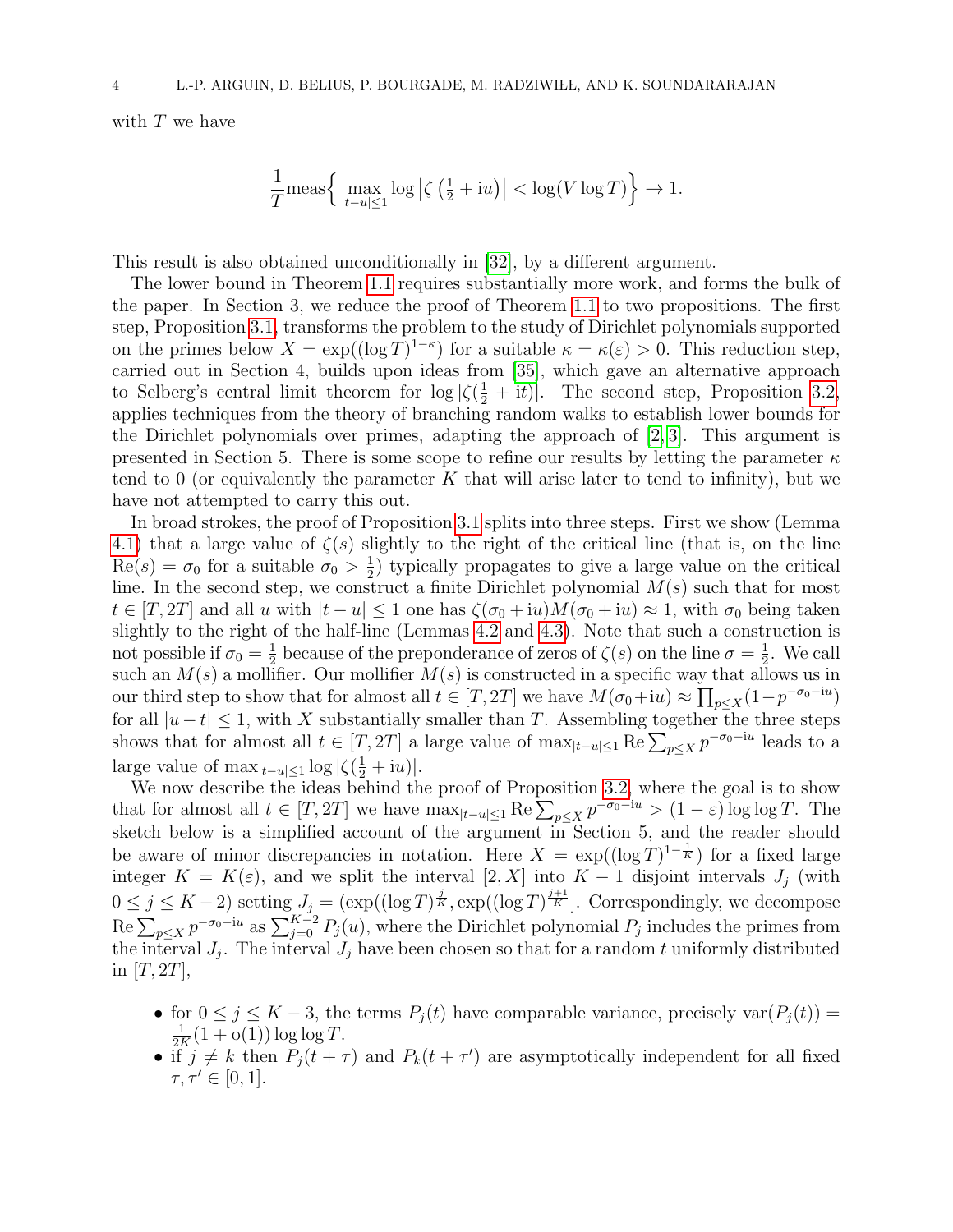<span id="page-4-0"></span>• for every j and fixed  $\tau, \tau' \in [0, 1],$ 

(5) 
$$
\text{cov}(P_j(t+\tau), P_j(t+\tau')) \sim \begin{cases} \frac{1}{2K} \log \log T & \text{if } -\log |\tau - \tau'| \geq \frac{j+1}{K} \log \log T\\ \text{o}(\log \log T) & \text{if } -\log |\tau - \tau'| \leq \frac{j}{K} \log \log T. \end{cases}
$$

The terms  $P_{K-2}(t)$  (which has a slightly different variance from the other terms) and  $P_0(t)$ (which correlates along fairly long intervals) are special, and it is convenient to discard them. This is already anticipated in the statement of Proposition [3.1.](#page-8-0) The next step is to show that for almost all  $t \in [T, 2T]$  there exists u with  $|u - t| \leq \frac{1}{4}$  and such that  $P_i(u) \geq \frac{1 - \varepsilon}{K}$  $\frac{-\varepsilon}{K} \log \log T$ for all  $1 \leq j \leq K-3$ .

The Dirichlet polynomials  $P_i(t)$  typically do not vary much along intervals of length  $1/\log T$ , and so one must show that for almost all  $t \in [T, 2T]$  there exists  $0 \leq k < \log T$ with  $P_j(t + k/\log T) \geq \frac{1-\varepsilon}{K}$  $\frac{-\varepsilon}{K}$  log log T for all  $1 \leq j \leq K-3$ . Letting  $\mathcal{T}(k/\log T)$  denote the event " $P_j(t + k/\log T) > \frac{1-\varepsilon}{K}$  $\frac{-\varepsilon}{K}$  log log T holds for all  $1 \leq j \leq K - 3$ ," an application of the Cauchy-Schwarz inequality gives

$$
\mathbb{P}\Big(\bigcup_{0\leq k<\log T}\mathcal{T}(k/\log T)\Big)\geq \frac{\Big(\sum_{0\leq k<\log T}\mathbb{P}(\mathcal{T}(k/\log T))\Big)^2}{\sum_{0\leq k,\ell<\log T}\mathbb{P}(\mathcal{T}(k/\log T)\cap \mathcal{T}(\ell/\log T))}.
$$

To evaluate the probabilities arising above, we perform a precise analysis in the large deviation regime of the joint distributions of  $P_i(t + k/\log T)$  and  $P_i(t + \ell/\log T)$ . The analysis shows that this joint distribution matches that of Gaussian random variables with the covariance structure laid out in [\(5\)](#page-4-0). If k and  $\ell$  are such that  $|k - \ell| > (\log T)^{1-\frac{1}{2K}}$ , then for all  $1 \le j \le K - 3$  the Dirichlet polynomials  $P_i(t + k/\log T)$  and  $P_i(k + \ell/\log T)$  behave independently, so that (see Proposition [5.5\)](#page-22-0)

$$
\mathbb{P}(\mathcal{T}(k/\log T) \cap \mathcal{T}(\ell/\log T)) \sim \mathbb{P}(\mathcal{T}(k/\log T))\mathbb{P}(\mathcal{T}(\ell/\log T)).
$$

Therefore,

$$
\sum_{\substack{0\leq k,\ell\leq \log T\\ |k-\ell|>(\log T)^{1-\frac{1}{2K}}}} \mathbb{P}(\mathcal{T}(k/\log T)\cap \mathcal{T}(\ell/\log T))\leq (1+\operatorname{o}(1))\Big(\sum_{0\leq k< \log T} \mathbb{P}(\mathcal{T}(k/\log T))\Big)^2.
$$

This case represents the typical situation when k and l range from 0 to log T. In the atypical case when k and l are near each other,  $P_j (t + k/\log T)$  and  $P_j (t + \ell/\log T)$  will correlate for small values of  $j$ , and behave independently for larger values (see  $(5)$  and Proposition [5.4\)](#page-21-0). It follows that

$$
\sum_{\substack{0 \leq k,\ell < \log T \\ |k-\ell| \leq (\log T)^{1-\frac{1}{2K}}}} \mathbb{P}(\mathcal{T}(k/\log T) \cap \mathcal{T}(\ell/\log T)) = o\left(\Big(\sum_{0 \leq k < \log T} \mathbb{P}(\mathcal{T}(k/\log T))\Big)^2\right),
$$

and the desired Proposition [3.2](#page-8-1) follows.

The approximate correlation behavior of the Dirichlet polynomials  $P_i(t + k/\log T)$  and  $P_i(t+\ell/\log T)$  has an underlying tree structure similar to that of a branching random walk. Indeed, an accurate model for  $P_i(t + k/\log T)$  can be obtained by considering Gaussian random variables  $P_i(k/\log T)$  indexed by log T equidistant points  $k/\log T$  on [0, 1] and with a dependence structure that we now describe. The points  $k/\log T$  are identified with the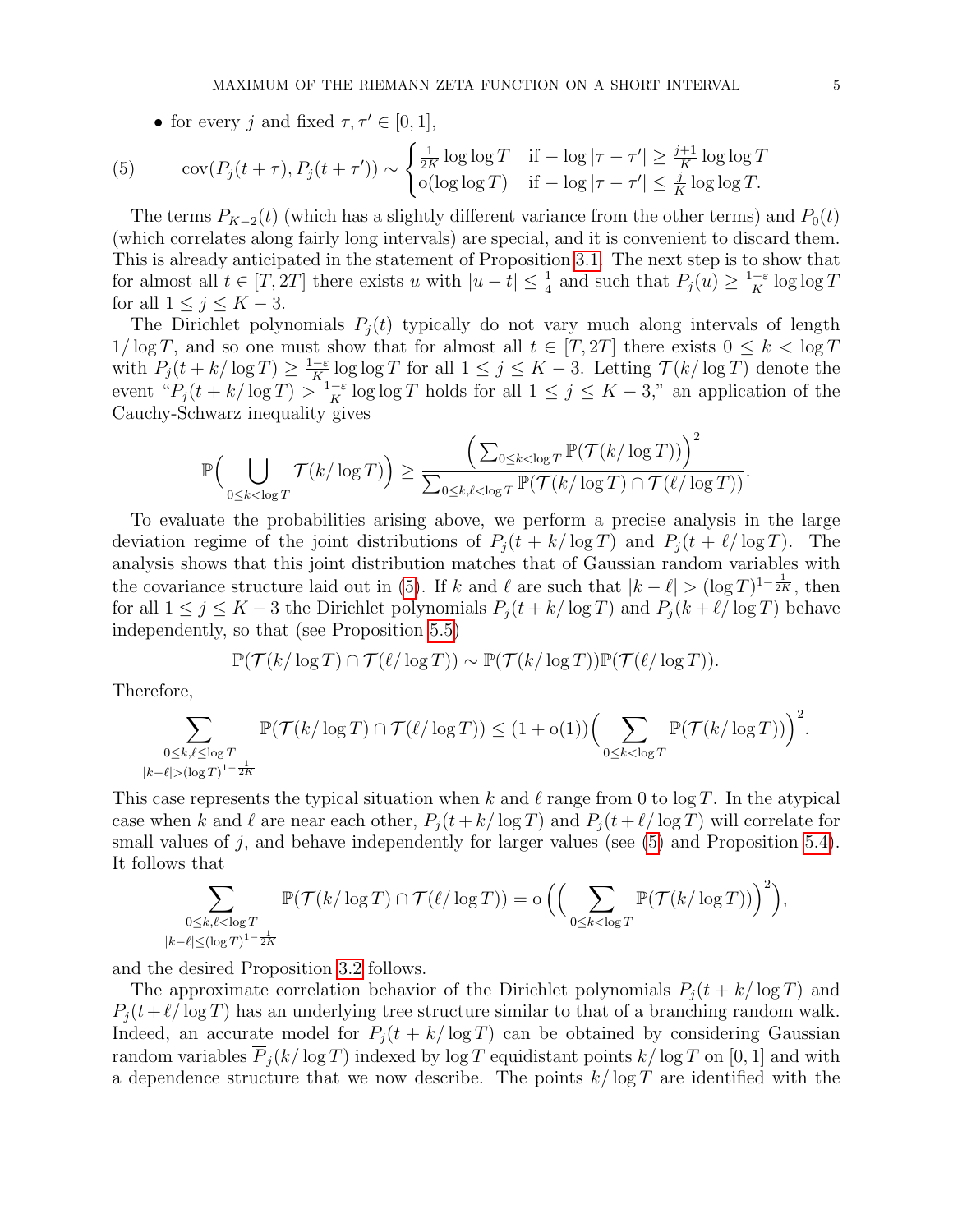leaves of a rooted tree with  $K-1$  generations indexed by j, with each vertex in a generation having approximately  $(\log T)^{1/K}$  edges. One places independent and identically distributed copies of a Gaussian random variable  $G_j$  with mean 0 and variance  $(1/2K) \log \log T$  at each edge in generation j. Given j, and a leaf  $k/\log T$ , the random variable  $\overline{P}_i(k/\log T)$ is set to be equal to the random variable  $G_i$  that is placed on the path from  $k/\log T$  to the root of the tree. Thus given a j and two distinct leaves  $k/\log T$ ,  $\ell/\log T$  the random variables  $\overline{P}_j(k/\log T)$  and  $\overline{P}_j(\ell/\log T)$  are equal if  $-\log|(k-\ell)/\log T| > \frac{j+1}{2K}$  $\frac{p+1}{2K} \log \log T$  and independent if  $-\log|(k-\ell)/\log T| \leq \frac{j}{2K} \log \log T$ , similarly to [\(5\)](#page-4-0). In fact  $(\sum_{k=0}^{K-2} \overline{P}(\tau), \tau \in$  $[-1, 1]$ ) serves as a good model of  $\left(\sum_{k=0}^{K-2} P(t+\tau), \tau \in [-1, 1]\right)$ . This conceptual picture is explained in detail in [\[3,](#page-26-14) [2\]](#page-26-15) and illustrated in the figure below.



Figure 1. Illustration of the branching random walk approximation of the Dirichlet polynomials  $\sum_{j=0}^{K-2} P_j$ . For two given  $\tau, \tau' \in [-1, 1]$ , the increments  $P_j$  are approximately independent for  $j > j^*$  and almost identitical for  $j < j^*$ where  $j^* = K \frac{-\log |\tau - \tau'|}{\log \log T}$  $\frac{\log |\tau-\tau'|}{\log \log T}$ . For the model  $\sum_{j=0}^{K-2} \overline{P}_j$  this dichotomy holds exactly.

Finally we remark that the ideas involved in the proof of Proposition 3.2 come from many sources. The idea of restricting to an initial subset  $B$  of  $[T, 2T]$  on which an accurate understanding of the distribution of  $P_j(t)$  can be obtained comes from [\[34\]](#page-27-14). The identification of an approximate branching random walk structure within the sum  $\sum_{p \leq X} p^{-s}$  was used in [\[3\]](#page-26-14) to study the extrema of a random model of the zeta function, and in the subsequent works regarding the large values of characteristic polynomials [\[2,](#page-26-15)[12,](#page-26-16)[26,](#page-27-11)[33\]](#page-27-10) and of the zeta function [\[32\]](#page-27-7). The original method for studying the extrema of branching processes which we adapt is due to Bramson  $[10]$ . More precisely, we use Kistler's robust K-level coarse graining variant from [\[25\]](#page-26-19), as [\[2\]](#page-26-15) did for the related random matrix problem.

**Notation.** For the rest of the paper, t will denote a uniform random variable on  $[T, 2T]$ . Accordingly, for any event  $A_T \subset [T, 2T]$  and a random variable  $X_T : [T, 2T] \to \mathbb{C}$  we write

$$
\mathbb{P}(A_T) = \frac{1}{T} \text{meas}(A_T), \quad \text{and} \quad \mathbb{E}[X_T] = \frac{1}{T} \int_T^{2T} X_T(t) dt.
$$

We also use the standard O and o notations from analytic number theory: thus,  $f(T)$  =  $O(g(T))$  means that  $|f(T)|/|g(T)|$  is bounded and  $f(T) = o(g(T))$  if  $|f(T)|/|g(T)| \to 0$ . Sometimes it will be convenient to use the notation  $f(T) \ll q(T)$ , which means the same as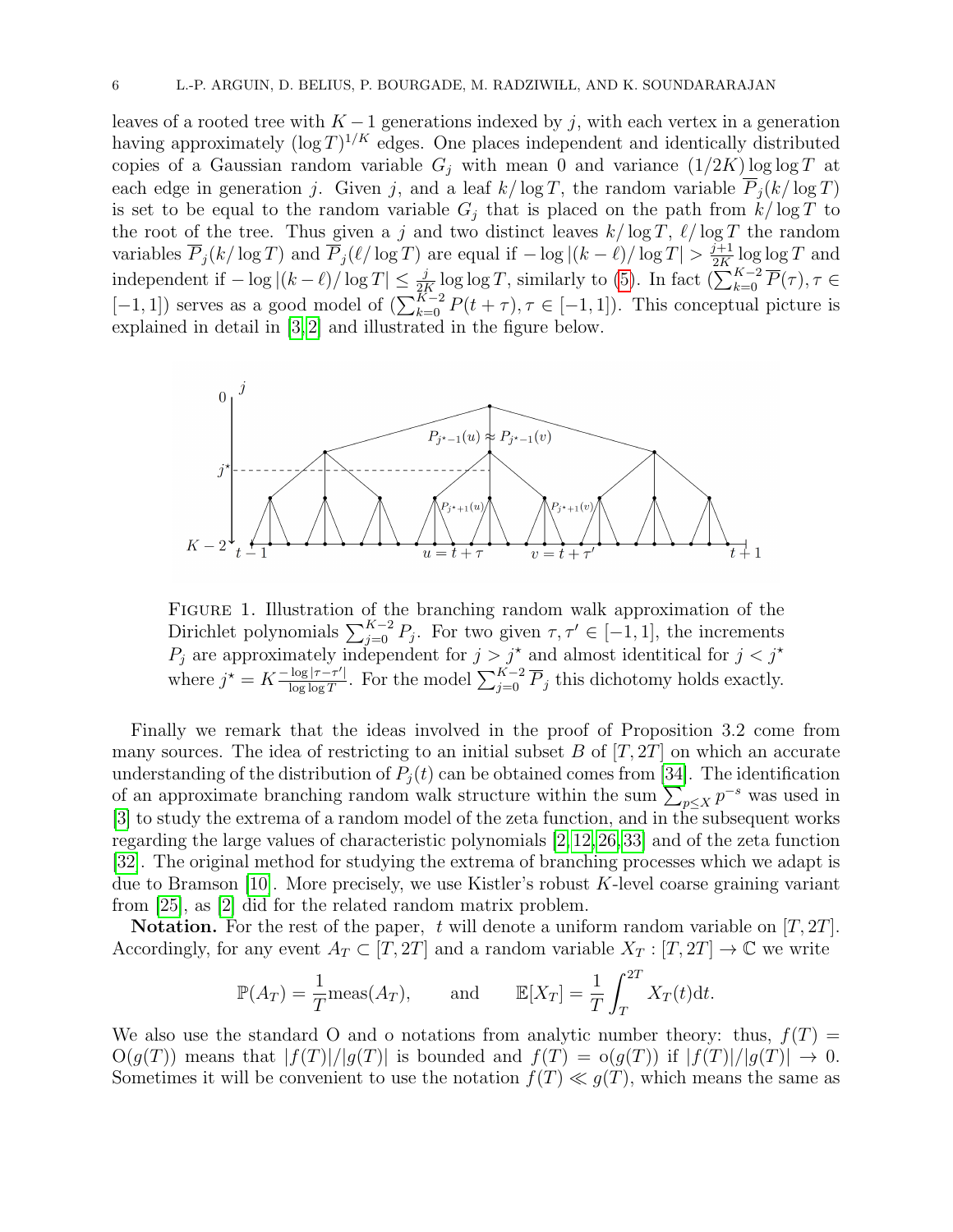$f(T) = O(q(T))$ . We will encounter some arithmetical functions familiar in number theory. These include:  $\omega(n)$  (which counts the number of distinct primes dividing n),  $\Omega(n)$  (which counts with multiplicity the number of primes dividing n), the von Mangoldt function  $\Lambda(n)$ (which equals log p if n is a power of the prime p, and equals 0 otherwise), and the Möbius function  $\mu(n)$  (which equals 0 if n is divisible by the square of a prime, and when n is square-free it equals  $(-1)^{\omega(n)}$ .

Acknowledgements. The authors thank the referee for useful comments that led to an improvement of the first version of this paper. L.-P. A. is supported by NSF CAREER 1653602, NSF grant DMS-1513441, and a Eugene M. Lang Junior Faculty Research Fellowship. D. B. is grateful for the hospitality of the Courant Institute during visits when part of this work was carried out. P. B. is supported by NSF grant DMS-1513587. M. R. is supported by NSERC DG grant, the CRC program and a Sloan Fellowship. K.S. is partly supported by a grant from the NSF, and a Simons Investigator grant from the Simons Foundation.

### 2. Proof of the upper bound

<span id="page-6-0"></span>The upper bound implicit in our theorem will be a simple consequence of estimates for the second moment of the zeta function and its derivative, together with a Sobolev-type inequality. We begin with the Sobolev inequality, which will also be used elsewhere in the proof. Suppose f (possibly complex valued) is continuously differentiable on  $[-1, 1]$ . For any  $u \in [-1, 1]$ , note that

$$
f(u)^{2} = \frac{f(1)^{2} + f(-1)^{2}}{2} + \int_{-1}^{u} f'(v) f(v) \mathrm{d}v - \int_{u}^{1} f'(v) f(v) \mathrm{d}v,
$$

so that using the triangle inequality

(6) 
$$
\max_{u \in [-1,1]} |f(u)|^2 \le \frac{|f(1)|^2 + |f(-1)|^2}{2} + \int_{-1}^1 |f'(v)f(v)| \mathrm{d}v.
$$

<span id="page-6-1"></span>**Proposition 2.1.** Let  $V = V(T)$  be any function that tends to infinity as  $T \to \infty$ . Then

<span id="page-6-2"></span>
$$
\mathbb{P}\Big(\max_{|t-u| \le 1} |\zeta(1/2 + iu)| > V \log T\Big) = O(1/V^2) = o(1),
$$

where we recall that t is sampled uniformly in the range  $[T, 2T]$ .

Proof. Chebyshev's inequality implies that

<span id="page-6-3"></span>(7) 
$$
\mathbb{P}\Big(\max_{|t-u| \le 1} |\zeta(1/2+iu)| > V \log T\Big) \le \frac{1}{V^2(\log T)^2} \mathbb{E}\left[\max_{|t-u| \le 1} |\zeta(1/2+iu)|^2\right].
$$

Applying [\(6\)](#page-6-2) with  $f(v) = \zeta(1/2 + it + iv)$ , we obtain

 $\max_{|t-u|\leq 1} |\zeta(1/2+{\rm i}u)|^2 \ll |\zeta(\frac{1}{2}+{\rm i}(t+1))|^2 + |\zeta(\frac{1}{2}+{\rm i}(t-1))|^2 + \int_{-1}^1$ −1  $|\zeta'(\frac{1}{2} + i(t+v))\zeta(\frac{1}{2} + i(t+v))|dv,$ 

so that

$$
\mathbb{E}\left[\max_{|t-u|\leq 1} |\zeta(1/2+iu)|^2\right] \ll \frac{1}{T} \int_{T-1}^{2T+1} \left(|\zeta(\tfrac{1}{2}+it)|^2 + |\zeta'(\tfrac{1}{2}+it)\zeta(\tfrac{1}{2}+it)|\right) dt.
$$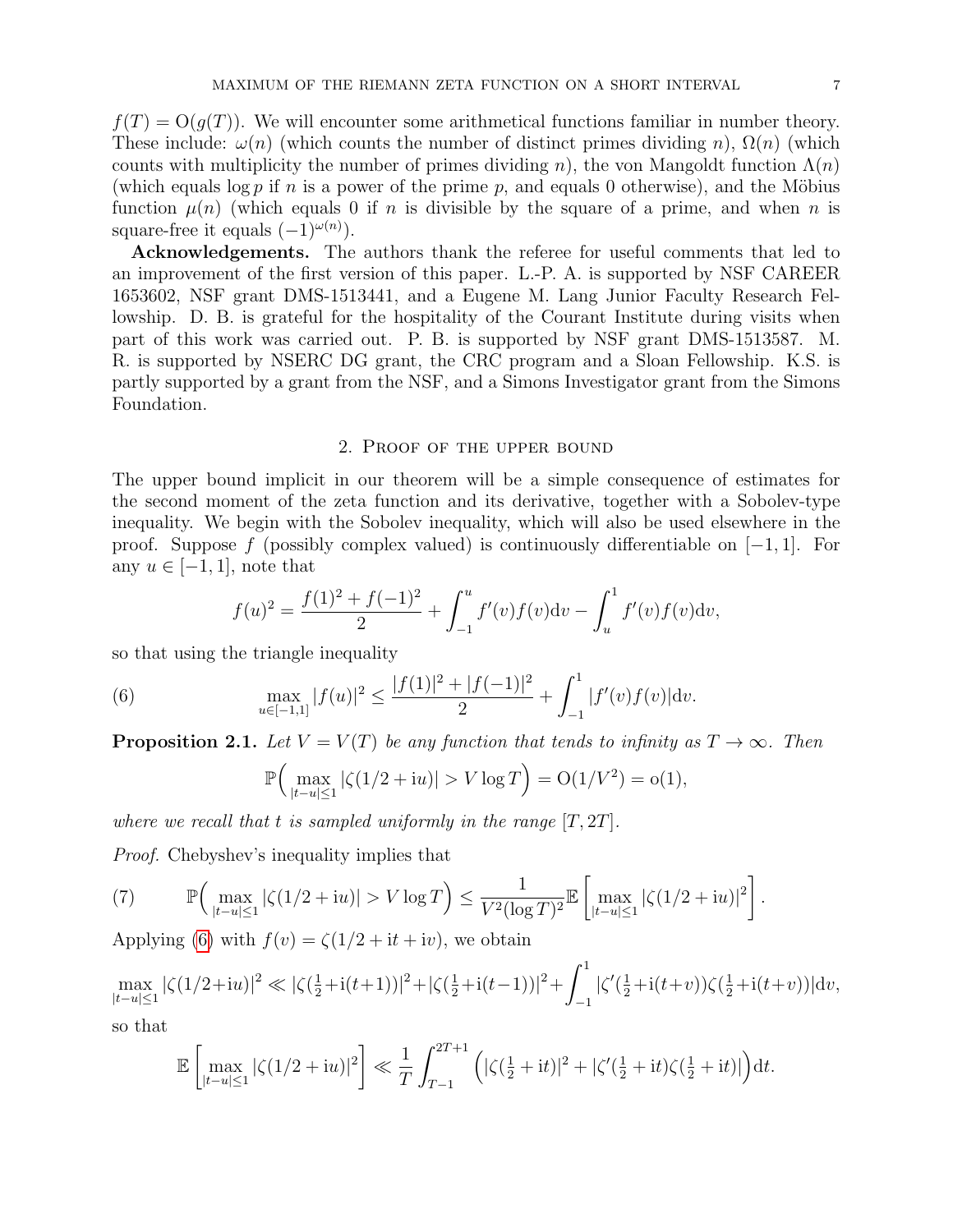Asymptotics for the second moment of the zeta function and its derivatives are well known (see Chapter VII of [\[41\]](#page-27-1) and, in the case of the derivative, [\[13\]](#page-26-21)), and these imply the bounds

<span id="page-7-0"></span>(8) 
$$
\int_{T-1}^{2T+1} |\zeta(\frac{1}{2} + it)|^2 dt \ll T \log T, \quad \text{and} \quad \int_{T-1}^{2T+1} |\zeta'(\frac{1}{2} + it)|^2 dt \ll T (\log T)^3.
$$

Using these estimates and Cauchy-Schwarz inequality, we conclude that

$$
\mathbb{E}\left[\max_{|t-u|\leq 1} |\zeta(1/2+iu)|^2\right] \ll (\log T)^2,
$$

which, in view of  $(7)$ , yields the proposition.

## <span id="page-7-1"></span>3. Plan of the proof of the lower bound

The lower bound of Theorem [1.1](#page-1-2) will be proved in two main steps. First, it is shown that the maximum on a short interval of  $|\zeta|$  is close to the maximum of a Dirichlet polynomial supported on primes slightly to the right of the critical line. This is the content of Proposition [3.1,](#page-8-0) whose proof builds upon some ideas from [\[35\]](#page-27-13). Second, a lower bound for the maximum of these Dirichlet polynomials on an interval is proved using the robust approach of [\[25\]](#page-26-19) in Proposition [3.2.](#page-8-1)

The following notation will be used throughout the remainder of the paper. Motivated by [\[25\]](#page-26-19), we will fix a large integer  $K = K(\varepsilon)$  and divide the primes below

$$
(9) \t\t X = \exp((\log T)^{1-\frac{1}{K}})
$$

into  $K-1$  ranges depending on their size, as follows. Take  $J_0 = [2, \exp((\log T)^{\frac{1}{K}})]$ , and for  $1 \leq j \leq K-2$  set

(10) 
$$
J_j = (\exp((\log T)^{\frac{j}{K}}), \exp((\log T)^{\frac{j+1}{K}})].
$$

For each  $0 \le j \le K - 2$ , we define the Dirichlet polynomial

<span id="page-7-2"></span>(11) 
$$
P_j(u) = \text{Re} \sum_{p \in J_j} \frac{1}{p^{\sigma_0 + iu}},
$$

where

<span id="page-7-3"></span>(12) 
$$
\sigma_0 = \frac{1}{2} + \frac{(\log T)^{\frac{3}{2K}}}{\log T}.
$$

In the course of the proof, we shall see that if u is chosen uniformly from  $[T, 2T]$  then  $P_i(u)$ asymptotically has a Gaussian distribution with mean 0, and variance  $\sim \frac{1}{2}$  $\frac{1}{2} \sum_{p \in J_j} 1/p^{2\sigma_0}$ , see for example Lemma [3.4.](#page-9-0) The prime number theorem enables us to evaluate this variance asymptotically, and we record the relevant estimates for future use. Thus, using the prime number theorem (see for example Theorem 6.9 of [\[31\]](#page-27-15)) and partial summation it follows that for some constant  $c > 0$ , and any  $\sigma = \frac{1}{2} + \delta$  with  $\delta > 0$ 

(13) 
$$
\sum_{x \le p \le y} \frac{1}{p^{2\sigma}} = \int_x^y \frac{1}{u^{2\sigma} \log u} du + \mathcal{O}(e^{-c\sqrt{\log x}}) = \log \frac{\log y}{\log x} + \mathcal{O}(\delta \log y + e^{-c\sqrt{\log x}}).
$$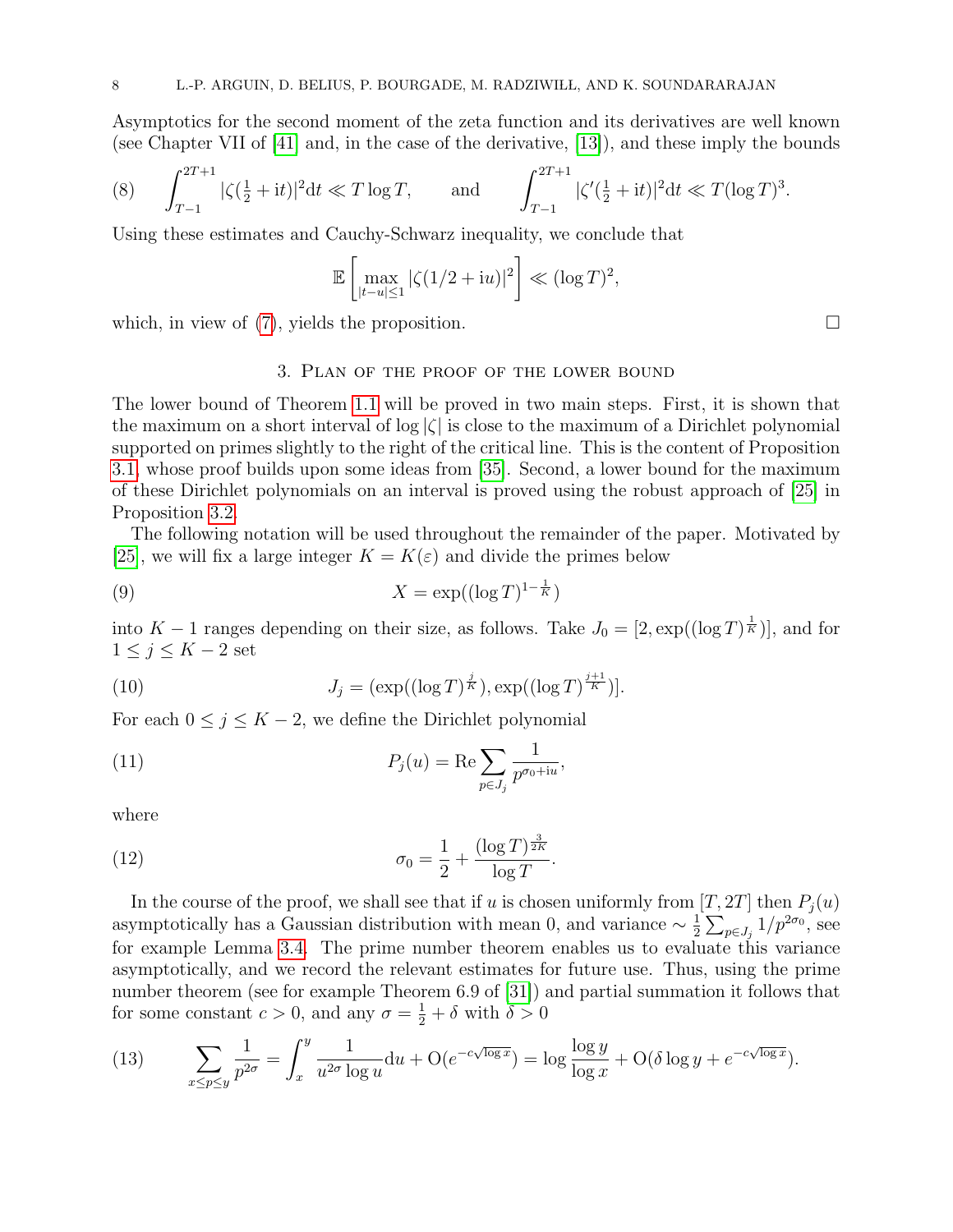Since  $(\sigma_0 - 1/2) \times \log(\sup J_{K-3}) = (\log T)^{-\frac{1}{2K}}$  it follows that, for all  $0 \le j \le K-3$ ,

<span id="page-8-2"></span>(14) 
$$
\sum_{p \in J_j} \frac{1}{p^{2\sigma_0}} = \frac{1}{K} \log \log T + O((\log T)^{-\frac{1}{2K}}),
$$

so that the Dirichlet polynomials  $P_i(u)$  all have roughly the same variance. The last Dirichlet polynomial  $P_{K-2}(u)$  has a slightly different variance, with the corresponding sum in [\(14\)](#page-8-2) being roughly  $\frac{1}{2K} \log \log T$ .

We are now ready to state the two main propositions from which the lower bound in the theorem will follow.

<span id="page-8-0"></span>**Proposition 3.1.** Let  $\varepsilon > 0$  be given, and let  $K = K(\varepsilon)$  be a suitably large integer. Then

$$
\mathbb{P}\Big(\max_{|t-u|\leq 1} \log |\zeta(\frac{1}{2}+iu)| > (1-2\varepsilon)\log\log T\Big)
$$
  

$$
\geq \mathbb{P}\Big(\max_{|t-u|\leq \frac{1}{4}} \sum_{j=1}^{K-3} P_j(u) > (1-\varepsilon)\log\log T\Big) + o(1).
$$

Note that in Proposition [3.1](#page-8-0) we omitted the first and last terms,  $P_0(u)$  and  $P_{K-2}(u)$ . The term  $P_{K-2}$  is omitted in view of its slightly different variance. The very small primes occurring in  $P_0$  are omitted so that the Dirichlet sums are not too correlated, a fact essential to the analysis in Section 5.

<span id="page-8-1"></span>**Proposition 3.2.** Let  $K > 3$  be a natural number, and  $0 < \lambda < 1$  be a real number. Then

(15) 
$$
\mathbb{P}\Big(\max_{|t-u|\leq \frac{1}{4}}\Big(\min_{1\leq j\leq K-3}P_j(u)\Big) > \frac{\lambda}{K}\log\log T\Big) = 1 + o(1).
$$

Proof of Theorem [1.1.](#page-1-2) If the event of Proposition [3.2](#page-8-1) holds, then

$$
\max_{|u-t| \le \frac{1}{4}} \sum_{j=1}^{K-3} P_j(u) > \lambda \left(1 - \frac{3}{K}\right) \log \log T.
$$

Taking  $\lambda$  sufficiently close to 1, and K large enough, the lower bound of the theorem now follows from Proposition [3.1.](#page-8-0)

Before proceeding to the proofs of the proposition, we record some simple results on mean values of Dirichlet polynomials which will be repeatedly used below.

<span id="page-8-3"></span>**Lemma 3.3.** For any complex numbers  $a(n)$  and  $b(n)$ , and  $N \leq T$  we have

$$
\int_T^{2T} \Big( \sum_{m \le N} a(m) m^{-it} \Big) \Big( \sum_{n \le N} b(n) n^{it} \Big) dt = T \sum_{n \le N} a(n) b(n) + O\left(N \log N \sum_{n \le N} (|a(n)|^2 + |b(n)|^2)\right).
$$

Proof. Expanding out, and performing the integral, gives

$$
\sum_{m,n\leq N} a(m)b(n) \int_T^{2T} \left(\frac{n}{m}\right)^{\text{it}} \text{d}t = T \sum_{n\leq N} a(n)b(n) + \mathcal{O}\left(\sum_{m\neq n\leq N} \frac{|a(m)b(n)|}{|\log(m/n)|}\right).
$$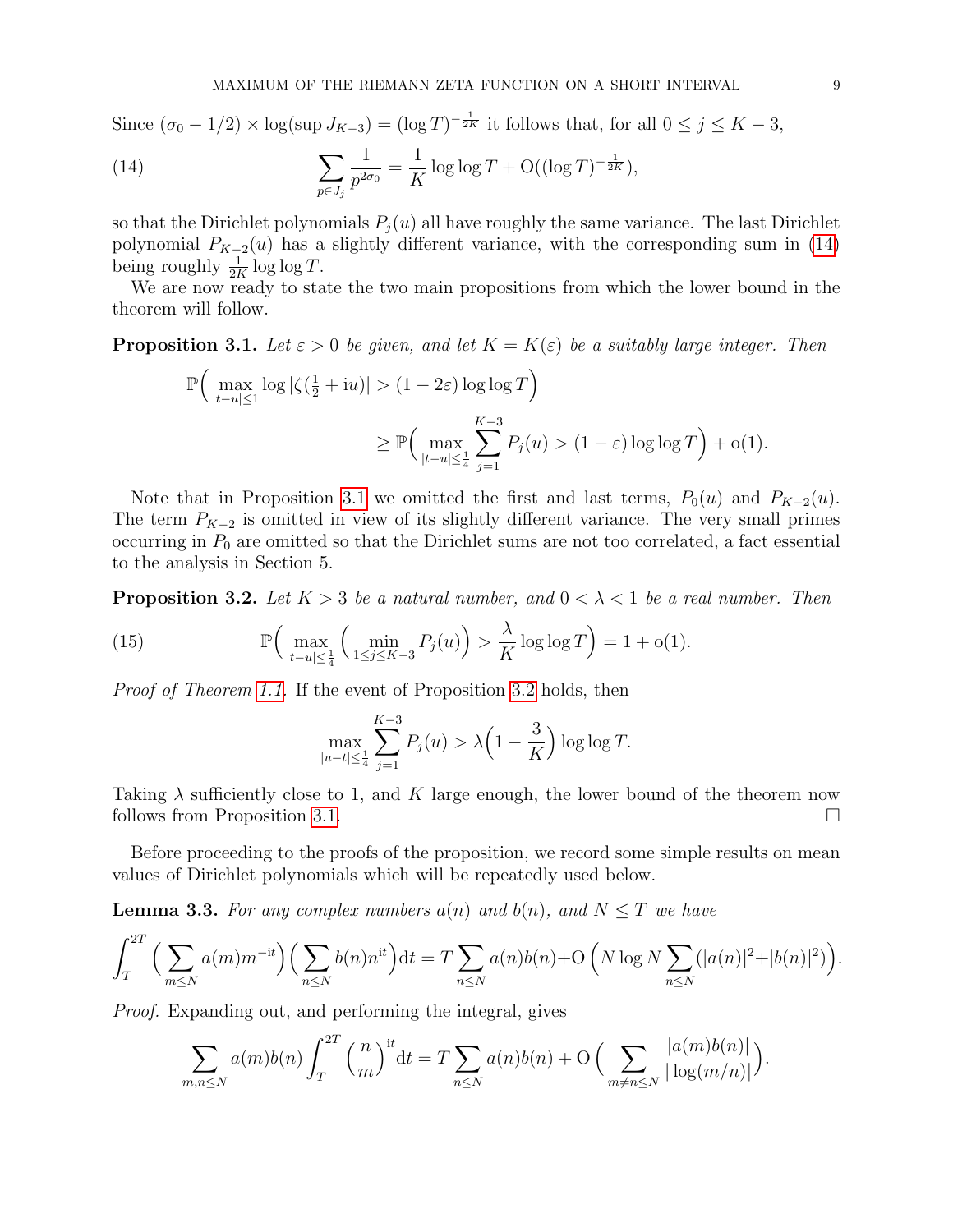Using  $|a(m)b(n)| \leq |a(m)|^2 + |b(n)|^2$ , the remainder term above is

$$
\ll \sum_{m \leq N} |a(m)|^2 \sum_{\substack{n \leq N \\ n \neq m}} \frac{1}{|\log(m/n)|} + \sum_{n \leq N} |b(n)|^2 \sum_{\substack{m \leq N \\ m \neq n}} \frac{1}{|\log(m/n)|} \ll N \log N \sum_{n \leq N} (|a(n)|^2 + b(n)^2),
$$

proving the lemma.  $\Box$ 

The next two lemmas are also standard (for example, see Proposition 3.1 of [\[9\]](#page-26-9), or Lemma 3 of [\[40\]](#page-27-4)), and will be useful in comparing moments of Dirichlet polynomials over the primes with the moments of suitable Gaussian distributions.

<span id="page-9-0"></span>**Lemma 3.4.** Let  $x > 2$  be a real number, and suppose that for primes  $p \leq x$ ,  $a(p)$  and  $b(p)$ are complex numbers with  $|a(p)|$  and  $|b(p)|$  both at most 1. Then for any natural number k we have

$$
\mathbb{E}\Big[\Big(\frac{1}{2}\sum_{p\leq x}(a(p)p^{-it}+b(p)p^{it})\Big)^k\Big] = \partial_z^k \Big(\prod_{p\leq x}I_0(\sqrt{a(p)b(p)}z)\Big)\Big|_{z=0} + \mathcal{O}\Big(\frac{x^{2k}}{T}\Big)
$$

where  $I_0(z) = \sum_{n\geq 0} z^{2n}/(2^{2n}(n!)^2)$  denotes the Bessel function. In particular, the expression is  $O(x^{2k}/T)$  for odd k.

*Proof.* Given *n* with prime factorization  $n = p_1^{\alpha_1} \cdots p_r^{\alpha_r}$ , we set  $a(n) = \prod_j a(p_j)^{\alpha_j}$ , and  $b(n) = \prod_j b(p_j)^{\alpha_j}$ , with the understanding that  $a(n)$  and  $b(n)$  are 0 if n has a prime factor larger than x. We also define temporarily the multiplicative function g given by  $g(p^{\alpha}) = 1/\alpha!$ on prime powers  $p^{\alpha}$ . With this notation, we may expand (recall  $\Omega(n)$  counts with multiplicity the number of prime factors of  $n$ )

$$
\left(\frac{1}{2}\sum_{p\leq x}(a(p)p^{-it}+b(p)p^{it})\right)^k
$$
  
= 
$$
\frac{1}{2^k}\sum_{\ell=0}^k {k \choose \ell} \left(\ell! \sum_{\Omega(m)=\ell} a(m)g(m)m^{-it}\right) \left((k-\ell)! \sum_{\Omega(n)=k-\ell} b(n)g(n)n^{it}\right).
$$

Now we appeal to Lemma [3.3](#page-8-3) to evaluate the expectation of the above quantity. The remainder terms that arise are

$$
\ll \frac{x^k \log(x^k)}{T} \frac{1}{2^k} \sum_{\ell=0}^k \binom{k}{\ell} \left(\pi(x)^{\ell} + \pi(x)^{k-\ell}\right) \ll \frac{x^{2k}}{T},
$$

where  $\pi(x) \sim x/\log x$  denotes the number of primes below x.

Now let us consider the main terms arising from Lemma [3.3.](#page-8-3) These arise from the diagonal terms  $m = n$ , so that  $\ell = \Omega(m) = k - \ell = \Omega(n)$ . Thus when k is odd there is no main term, and when  $k$  is even, we get a main term contribution of

$$
\frac{1}{2^k}k!\sum_{\Omega(n)=k/2}a(n)b(n)g(n)^2.
$$

This is  $k!$  times the coefficient of  $z^k$  in

$$
\sum_{n} a(n)b(n)g(n)^{2}(z^{2}/4)^{\Omega(n)} = \prod_{p \leq x} I_{0}(\sqrt{a(p)b(p)}z),
$$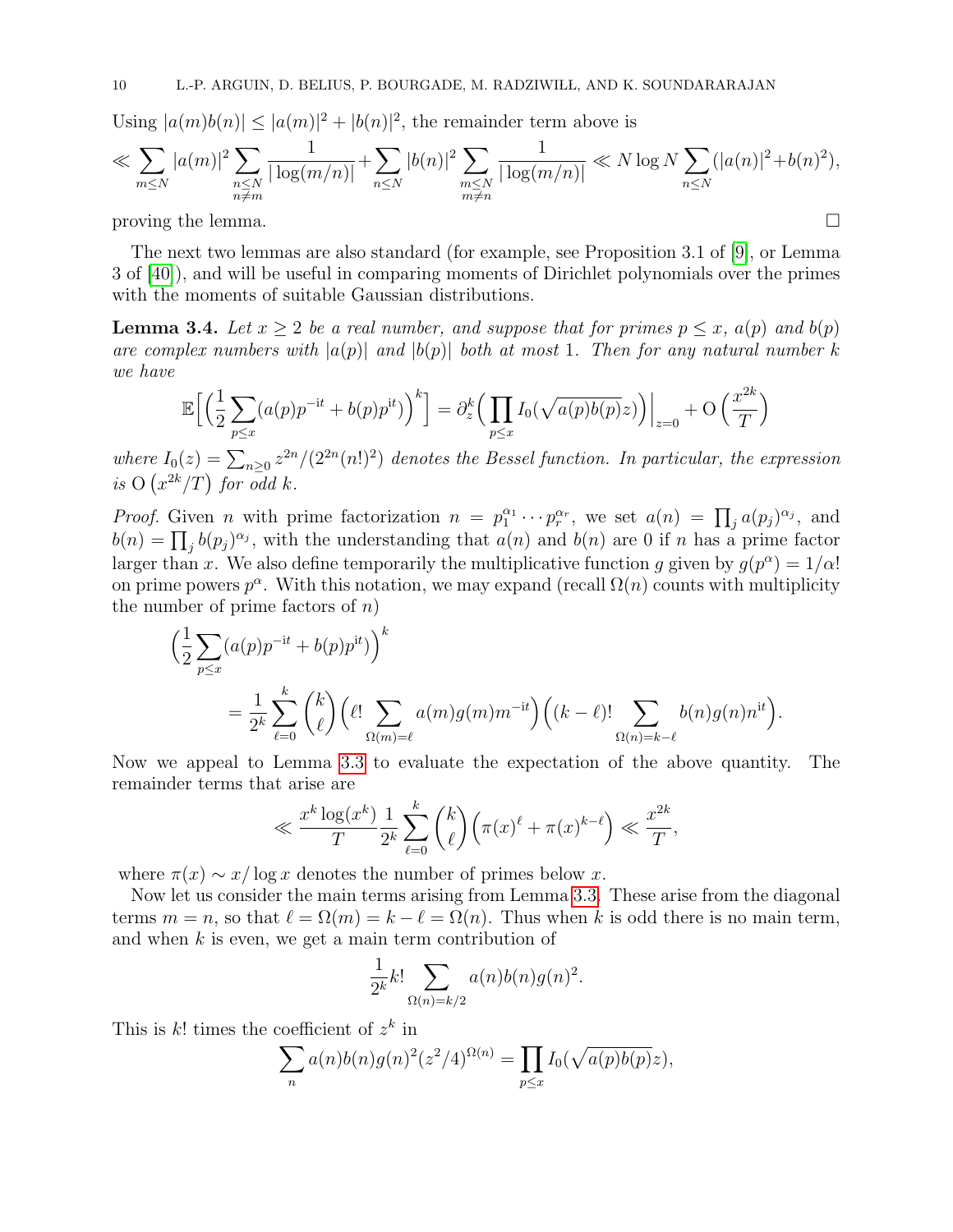since the terms appearing on the left side are multiplicative.  $\Box$ 

The last lemma gives a useful bound for the 2k-th moment of Dirichlet polynomials supported on primes; it may be deduced by a variant of our argument for the previous lemma, or see Lemma 3 of [\[40\]](#page-27-4).

<span id="page-10-3"></span>**Lemma 3.5.** Let  $x \geq 2$  be a real number, and suppose  $\sigma \geq \frac{1}{2}$  $\frac{1}{2}$ . Let k be a natural number such that  $x^k \leq T(\log T)^{-1}$ . Then, for any sequence of complex numbers  $a(p)$  defined on the primes p below x,

$$
\frac{1}{T} \int_{T}^{2T} \Big| \sum_{p \le x} \frac{a(p)}{p^{\sigma+it}} \Big|^{2k} dt \ll k! \Big( \sum_{p \le x} \frac{|a(p)|^2}{p^{2\sigma}} \Big)^k.
$$

4. Proof of Proposition [3.1](#page-8-0)

4.1. Step 1. We divide the proof of the proposition into three parts, the first of which bounds the maximum of the zeta function over intervals of the critical line in terms of the maximum over intervals lying slightly to the right of the critical line.

<span id="page-10-0"></span>**Lemma 4.1.** Let  $\varepsilon > 0$  be given, and suppose  $\frac{1}{2} \le \sigma \le \frac{1}{2} + (\log T)^{-1/2-\varepsilon}$ . Then, for any real number  $V \geq 2$ ,

<span id="page-10-2"></span>
$$
\mathbb{P}\Big(\max_{|t-u|\leq 1} |\zeta(1/2+iu)| > V\Big) \geq \mathbb{P}\Big(\max_{|t-u|\leq \frac{1}{4}} |\zeta(\sigma+iu)| > 2V\Big) + o(1).
$$

*Proof.* From Theorem 4.11 of [\[41\]](#page-27-1) we recall that for  $\sigma \geq \frac{1}{2}$ 2

(16) 
$$
\zeta(\sigma + it) = \sum_{n \leq T} \frac{1}{n^{\sigma + it}} + O(T^{-\frac{1}{2}}).
$$

Using knowledge of the Fourier transform of the function  $e^{-|x|}$ , we may write

$$
\frac{1}{n^{\sigma-\frac{1}{2}}} = \frac{1}{\pi} \int_{-\infty}^{\infty} n^{-iv} \frac{(\sigma - 1/2)}{(\sigma - 1/2)^2 + v^2} dv = \frac{1}{\pi} \int_{-T/2}^{T/2} n^{-iv} \frac{(\sigma - 1/2)}{(\sigma - 1/2)^2 + v^2} dv + O(T^{-1}).
$$

Thus we see that

<span id="page-10-1"></span>(17) 
$$
\zeta(\sigma + it) = \frac{1}{\pi} \int_{-T/2}^{T/2} \zeta(1/2 + i(t+v)) \frac{\sigma - 1/2}{(\sigma - 1/2)^2 + v^2} dv + O(T^{-\frac{1}{2}}).
$$

Consider  $t \in [T, 2T]$  such that  $\max_{|v| \leq \frac{1}{4}} |\zeta(\sigma + i(t+v))| > 2V$  but  $\max_{|v| \leq 1} |\zeta(1/2 + i(t+1))|$ v))|  $\leq$  V; we must show that the measure of the set of such points t is  $o(T)$ . If t is such a point, then denote by  $v^* = v^*(t)$  the  $v \in [-\frac{1}{4}]$  $\frac{1}{4}, \frac{1}{4}$  $\frac{1}{4}$ ] where the maximum of  $|\zeta(\sigma + i(t + v))|$  is attained. Applying [\(17\)](#page-10-1) to the point  $\sigma + i(t + v^*)$  we obtain

$$
2V < |\zeta(\sigma + i(t + v^*))| \le \frac{1}{\pi} \int_{-T/2}^{T/2} |\zeta(1/2 + i(t + v^* + v))| \frac{(\sigma - 1/2)}{(\sigma - 1/2)^2 + v^2} dv + O(T^{-\frac{1}{2}}).
$$

Since  $|\zeta(1/2 + iu)| \leq V$  for  $|t - u| \leq 1$  (by assumption), the portion of the integral above with  $|v| \leq \frac{3}{4}$  is less than V. Therefore it follows that

$$
V + \mathcal{O}(T^{-\frac{1}{2}}) \le \frac{1}{\pi} \int_{\frac{3}{4} \le |v| \le \frac{T}{2}} |\zeta(1/2 + i(t + v^* + v))| \frac{(\sigma - 1/2)}{(\sigma - 1/2)^2 + v^2} dv.
$$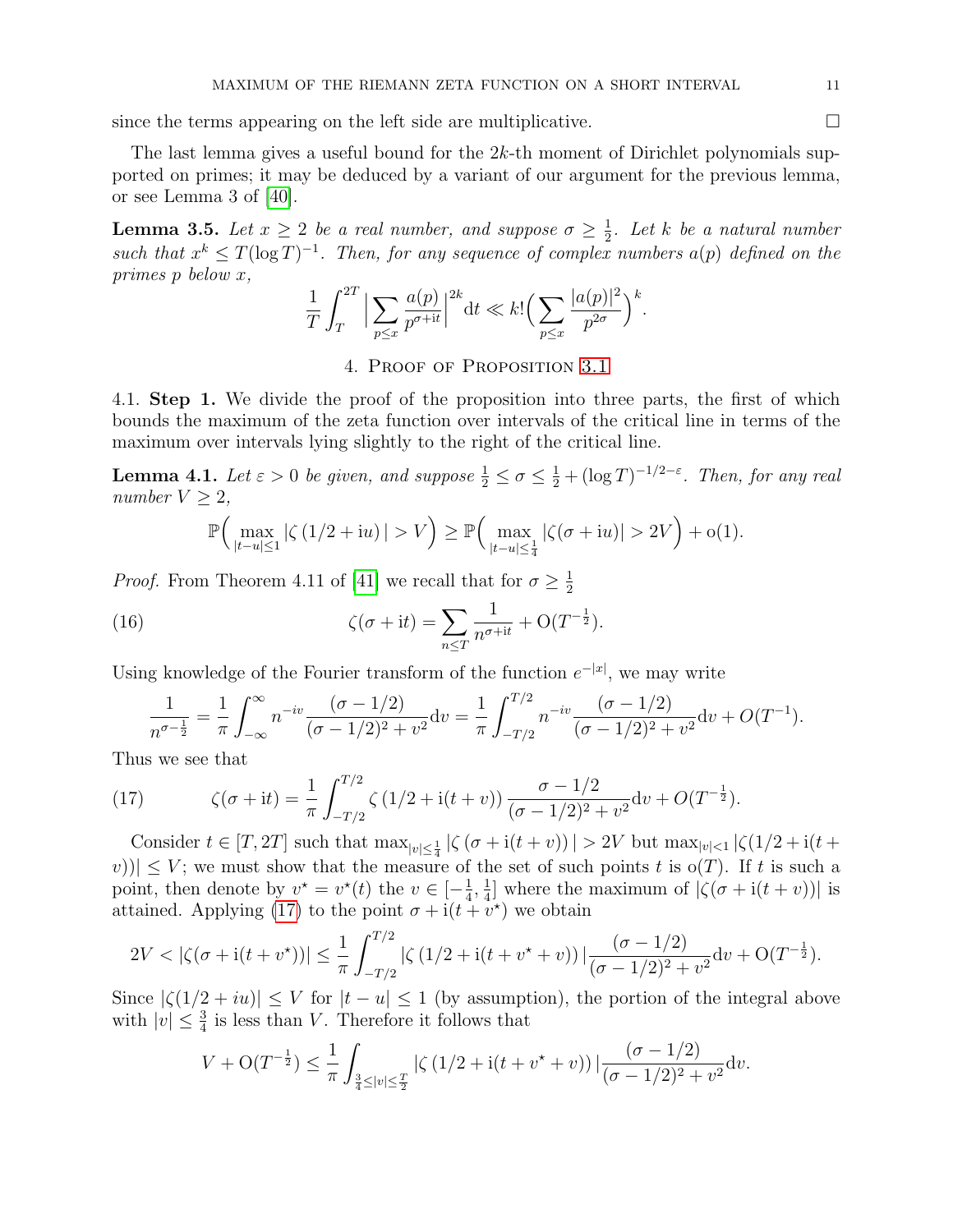Using the Cauchy-Schwarz inequality, we deduce that for such  $t$ ,

$$
\left(\frac{V}{(\sigma - 1/2)}\right)^2 \ll \left(\int_{\frac{3}{4} \leq |v| \leq \frac{T}{2}} |\zeta(1/2 + i(t + v^* + v))| \frac{dv}{v^2}\right)^2 \ll \int_{\frac{1}{2} \leq |v| \leq \frac{T}{2}} |\zeta(1/2 + i(t + v))|^2 \frac{dv}{v^2}.
$$

Therefore, by Chebyshev's inequality, the measure of the set of such points  $t \in [T, 2T]$  is

$$
\ll \left(\frac{(\sigma - 1/2)}{V}\right)^2 \int_T^{2T} \int_{\frac{1}{2} \le |v| \le \frac{T}{2}} |\zeta(1/2 + i(t+v))|^2 \frac{dv}{v^2} dt \ll \left(\frac{(\sigma - 1/2)}{V}\right)^2 \int_{T/2}^{5T/2} |\zeta(1/2 + it)|^2 dt,
$$

which, by [\(8\)](#page-7-0) and the assumption on  $\sigma$ , is

$$
\ll (\sigma - 1/2)^2 T \log T = o(T).
$$

4.2. Step 2. The second part of the attack will consist of showing that on the  $\sigma_0$  line, one can typically invert  $\zeta(\sigma_0 + it)$  and replace it by a suitable Dirichlet polynomial. We define

(18) 
$$
M(s) = \sum_{n} \frac{\mu(n)a(n)}{n^s},
$$

where the factor  $a(n)$  equals 1 if all primes factors of n are smaller than X and  $\Omega(n)$  <  $100K \log \log T =: \nu$ , and  $a(n) = 0$  otherwise. Recall that  $\mu$  denotes the Möbius function,  $\Omega(n)$  counts the number of prime factors of n (with multiplicity), and X was defined in  $(9)$ . The choice of the Dirichlet polynomial M is motivated by work in [\[35\]](#page-27-13), which in turn is motivated by classical ideas on mollifying the zeta function. Adapting the proof of Proposition 3 in [\[35\]](#page-27-13), we first establish the following preliminary result.

<span id="page-11-0"></span>Lemma 4.2. With the above notation

$$
\int_{T}^{2T} |\zeta(\sigma_0 + it)M(\sigma_0 + it) - 1|^2 dt = O\left(\frac{T}{(\log T)^{100}}\right).
$$

*Proof.* From its definition,  $a(n) = 0$  unless  $n \leq X^{\nu} < T^{\varepsilon}$  ( $\varepsilon > 0$  is a fixed arbitrarily small constant), and therefore estimating trivially one has  $M(\sigma_0 + it) \ll T^{\varepsilon}$ . Combining this with  $(16)$ , we see that

$$
\int_T^{2T} \zeta(\sigma_0 + it) M(\sigma_0 + it) dt = \int_T^{2T} \sum_{n \le T} \frac{1}{n^{\sigma_0 + it}} \sum_m \frac{\mu(m) a(m)}{m^{\sigma_0 + it}} dt + O(T^{\frac{1}{2} + \varepsilon}).
$$

Carrying out the integral over  $t$ , this is

<span id="page-11-1"></span>
$$
T + \mathcal{O}\left(\sum_{\substack{n \le T, m \le X^{\nu} \\ mn > 1}} \frac{1}{(mn)^{\sigma_0}}\right) + \mathcal{O}(T^{\frac{1}{2} + \varepsilon}) = T + \mathcal{O}(T^{\frac{1}{2} + \varepsilon}).
$$

Thus, expanding out the square in the desired integral, we see that it equals

(19) 
$$
\int_{T}^{2T} |\zeta(\sigma_0 + it)M(\sigma_0 + it)|^2 dt - T + O(T^{\frac{1}{2} + \varepsilon}).
$$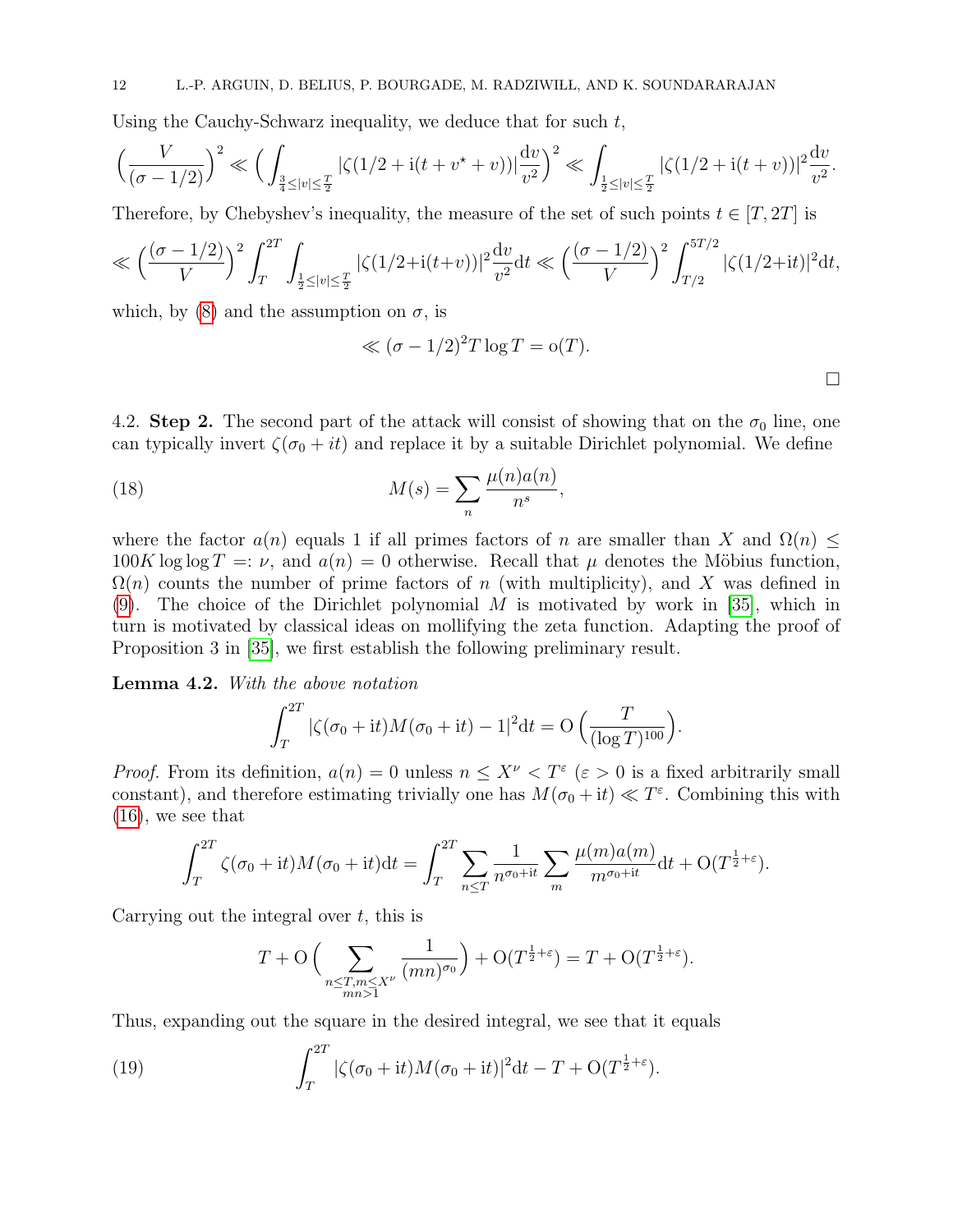To estimate the second moment in [\(19\)](#page-11-1), we invoke Lemma 4 for [\[35\]](#page-27-13): for any  $h, k \leq T$  and  $1/2 < \sigma \leq 1$ , we have

$$
\int_{T}^{2T} \left(\frac{h}{k}\right)^{it} \left|\zeta\left(\sigma+it\right)\right|^{2} dt = \int_{T}^{2T} \left(\zeta(2\sigma) \left(\frac{(h,k)^{2}}{hk}\right)^{\sigma} + \left(\frac{t}{2\pi}\right)^{1-2\sigma} \zeta(2-2\sigma) \left(\frac{(h,k)^{2}}{hk}\right)^{1-\sigma}\right) dt + O(T^{1-\sigma+\varepsilon} \min(h,k)).
$$

Using this result, we may write

$$
\int_{T}^{2T} |\zeta(\sigma_{0} + it)M(\sigma_{0} + it)|^{2} dt = \sum_{h,k} \frac{\mu(h)a(h)\mu(k)a(k)}{h^{\sigma_{0}}k^{\sigma_{0}}} \int_{T}^{2T} \left(\frac{h}{k}\right)^{it} |\zeta(\sigma_{0} + it)|^{2} dt
$$
  
(21)  

$$
= S_{1} + S_{2} + E,
$$

<span id="page-12-1"></span>say, with

(22) 
$$
S_1 = T\zeta(2\sigma_0) \sum_{h,k} \frac{\mu(h)a(h)\mu(k)a(k)}{(hk)^{\sigma_0}} \left(\frac{(h,k)^2}{hk}\right)^{\sigma_0},
$$

(23) 
$$
S_2 = \zeta(2 - 2\sigma_0) \left( \int_T^{2T} \left( \frac{t}{2\pi} \right)^{1-2\sigma_0} dt \right) \sum_{h,k} \frac{\mu(h)a(h)\mu(k)a(k)}{(hk)^{\sigma_0}} \left( \frac{(h,k)^2}{hk} \right)^{1-\sigma_0},
$$

and

(24) 
$$
E = \mathcal{O}\left(T^{\frac{1}{2}+\varepsilon} \sum_{h,k \leq T^{\varepsilon}} \frac{1}{(hk)^{\sigma_0}} \min(h,k)\right) = \mathcal{O}(T^{\frac{1}{2}+\varepsilon}).
$$

Now consider the quantity  $S_1$ . Here the sum is over all h and k whose prime factors are below X, and with  $\Omega(h)$  and  $\Omega(k)$  below  $\nu$ . If we retain the first condition, but drop the second condition, then the contribution to  $S_1$  would be (upon considering whether a prime p divides neither h nor k, or divides exactly one of h or k, or divides both h and k)

(25)  
\n
$$
T\zeta(2\sigma_0) \sum_{\substack{h,k \ m \to p \le X}} \frac{\mu(h)\mu(k)}{(hk)^{\sigma_0}} \left(\frac{(h,k)^2}{hk}\right)^{\sigma_0} = T\zeta(2\sigma_0) \prod_{p \le X} \left(1 - \frac{1}{p^{2\sigma_0}} - \frac{1}{p^{2\sigma_0}} + \frac{1}{p^{2\sigma_0}}\right)
$$
\n
$$
= T\zeta(2\sigma_0) \prod_{p \le X} \left(1 - \frac{1}{p^{2\sigma_0}}\right).
$$

<span id="page-12-0"></span>The difference between  $S_1$  and [\(25\)](#page-12-0) comes from the terms with either  $\Omega(h)$  or  $\Omega(k)$  being larger than  $\nu$ , and these terms give a contribution bounded by (assuming that  $\Omega(h)$ ) is larger than  $\nu$ )

$$
\ll T\zeta(2\sigma_0) \sum_{\substack{h,k\\ \Omega(h) > \nu\\ p|hk \implies p \le X}} \frac{|\mu(h)\mu(k)|}{(hk)^{\sigma_0}} \left(\frac{(h,k)^2}{hk}\right)^{\sigma_0}
$$

$$
\ll T\zeta(2\sigma_0)e^{-\nu} \sum_{\substack{h,k\\ p|hk \implies p \le X}} \frac{|\mu(h)\mu(k)|}{(hk)^{\sigma_0}} \left(\frac{(h,k)^2}{hk}\right)^{\sigma_0} e^{\Omega(h)},
$$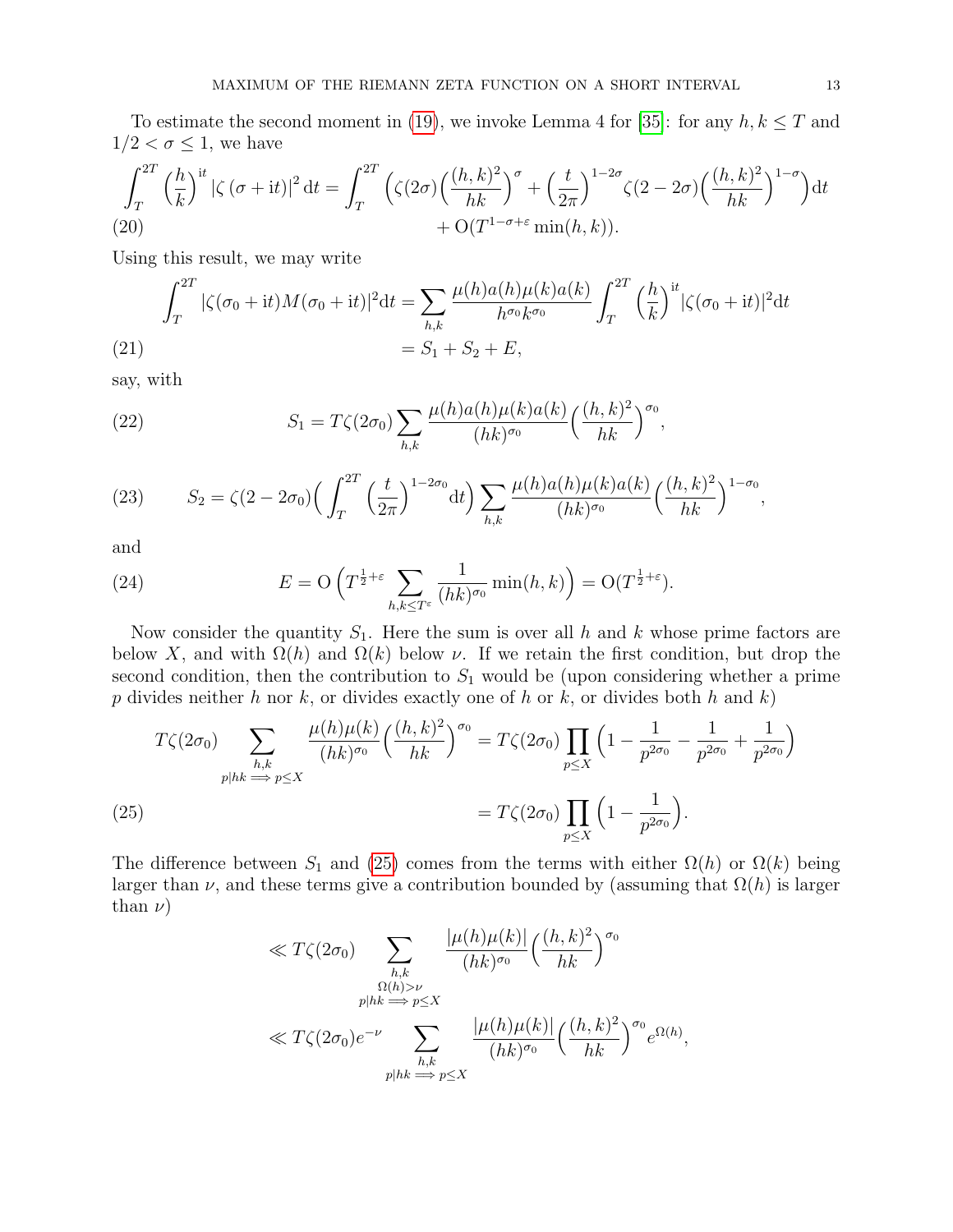since  $e^{\Omega(h)-\nu} \geq 1$  when  $\Omega(h) \geq \nu$ , and is non-negative for other terms. The sum over h and  $k$  may now be expressed as a product over the primes below  $X$ , yielding

$$
T\zeta(2\sigma_0)e^{-\nu}\prod_{p\leq X}\left(1+\frac{e}{p^{2\sigma_0}}+\frac{1}{p^{2\sigma_0}}+\frac{e}{p^{2\sigma_0}}\right)\ll T(\log T)e^{-\nu}\prod_{p\leq X}\left(1+\frac{7}{p}\right)\ll \frac{T}{(\log T)^{100}}.
$$

Thus

$$
S_1 = T\zeta(2\sigma_0) \prod_{p \leq X} \left(1 - \frac{1}{p^{2\sigma_0}}\right) + O\left(\frac{T}{(\log T)^{100}}\right) = T \prod_{p > X} \left(1 - \frac{1}{p^{2\sigma_0}}\right)^{-1} + O\left(\frac{T}{(\log T)^{100}}\right).
$$

Recalling the definitions of  $\sigma_0$  and X, we find  $(\sigma_0 - 1/2) \log X = (\log T)^{\frac{1}{2K}}$ , and so

$$
\sum_{p>X} \log \left(1 - \frac{1}{p^{2\sigma_0}}\right)^{-1} \ll \sum_{p>X} \frac{1}{p^{2\sigma_0}} \ll X^{-(\sigma_0 - 1/2)} \sum_{p>X} \frac{1}{p^{\sigma_0 + 1/2}} \ll (\log T)^{-100},
$$

which enables us to conclude that  $S_1 = T + O(T/(\log T)^{100})$ .

Arguing similarly, we see that

$$
S_2 \sim \zeta(2 - 2\sigma_0) \Big( \int_T^{2T} \left(\frac{t}{2\pi}\right)^{1-2\sigma_0} dt \Big) \prod_{p \le X} \left(1 - \frac{2}{p} + \frac{1}{p^{2\sigma_0}}\right) \ll T^{2-2\sigma_0} \log T \ll \frac{T}{(\log T)^{100}}.
$$

Inserting the evaluation of  $S_1$  with the estimates for  $S_2$  and E into [\(21\)](#page-12-1), and then into [\(19\)](#page-11-1), we obtain the lemma.  $\Box$ 

Lemma [4.2](#page-11-0) ensures that for most t one has  $\zeta(\sigma_0 + it)M(\sigma_0 + it) \approx 1$ , and we next refine this to ensure that for most t one has  $\zeta(\sigma_0 + iu)M(\sigma_0 + iu) \approx 1$  for all u with  $|u - t| \leq 1$ .

<span id="page-13-0"></span>**Lemma 4.3.** For any  $\varepsilon > 0$ , we have

$$
\mathbb{P}\Big(\max_{|t-u|\leq 1}|M(\sigma_0+iu)\zeta(\sigma_0+iu)-1|>\varepsilon\Big)=o(1).
$$

Proof. We deduce this from Lemma [4.2](#page-11-0) and a Sobolev inequality argument. Note that by  $(6)$ , we have

$$
\max_{|t-u|\leq 1} |\zeta M(\sigma_0+iu)-1|^2 \ll |\zeta M(\sigma_0+i(t+1))-1|^2 + |\zeta M(\sigma_0+i(t-1))-1|^2
$$
  
+ 
$$
\int_{t-1}^{t+1} |\zeta M(\sigma_0+iv)-1||(\zeta'M+\zeta M')(\sigma_0+iv)|dv.
$$

Ignoring the end cases  $t \in [T, T + 1]$  or  $t \in [2T - 1, 2T]$ , by Chebyshev's inequality the probability we want to bound is (using the above estimate)

$$
\ll \frac{1}{T} + \frac{1}{\varepsilon^2 T} \int_T^{2T} \left( |\zeta M(\sigma_0 + \mathrm{i}(t+1)) - 1|^2 + |\zeta M(\sigma_0 + \mathrm{i}t) - 1||(\zeta' M + \zeta M')(\sigma_0 + \mathrm{i}t)| \right) \mathrm{d}t.
$$

Applying the Cauchy-Schwarz inequality and Lemma [4.2](#page-11-0) this is

$$
\ll \frac{1}{\varepsilon^2 (\log T)^{100}} + \frac{1}{\varepsilon^2 (\log T)^{50}} \Big(\frac{1}{T} \int_T^{2T} \left( |\zeta' M|^2 + |\zeta M'|^2 \right) (\sigma_0 + \mathrm{i} t) \mathrm{d} t \Big)^{\frac{1}{2}}.
$$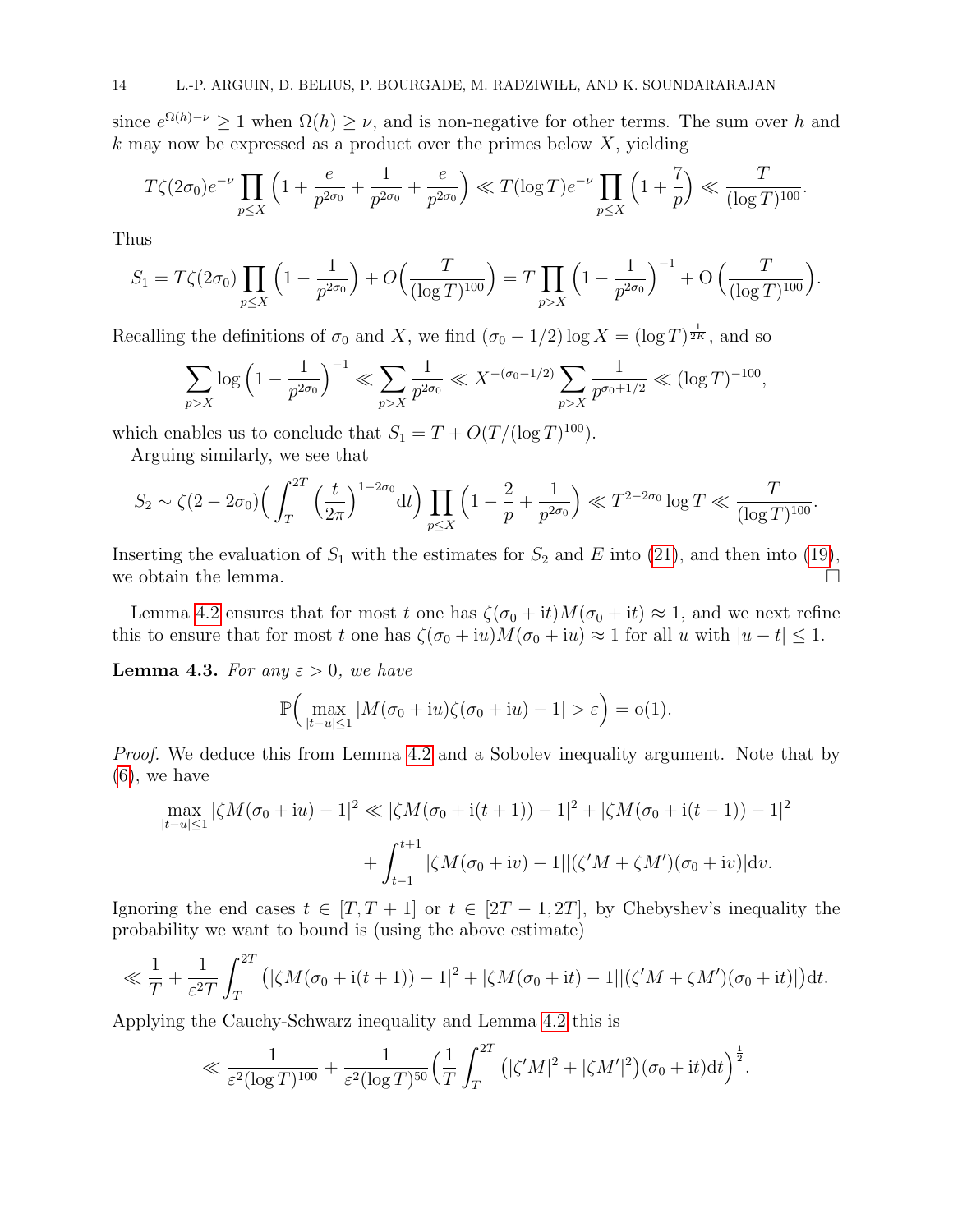We can bound the last integral above by adapting the argument in [\[35\]](#page-27-13), as we did in the proof of Lemma [4.2.](#page-11-0) Or, we can finesse the issue by using the Cauchy-Schwarz inequality once again to bound that term by

$$
\ll \left(\frac{1}{T}\int_{T}^{2T}(|\zeta|^4+|\zeta'|^4)(\sigma_0+{\rm i}t){\rm d}t\right)^{\frac{1}{4}}\left(\frac{1}{T}\int_{T}^{2T}(|M|^4+|M'|^4)(\sigma_0+{\rm i}t){\rm d}t\right)^{\frac{1}{4}},
$$

and then use the work of Conrey  $[13]^1$  $[13]^1$  $[13]^1$  to bound the first factor by  $\ll (\log T)^2$ , and apply Lemma [3.3](#page-8-3) to bound the second term by  $\ll (\log T)^2$ . This completes the proof, with a lot of room to spare.

4.3. Step 3. The last stage in our proof involves connecting  $\log|M(\sigma_0 + it)|$  (for most t) with (close relatives) of the Dirichlet polynomials over primes  $P_j(t)$ . For  $0 \le j \le K - 2$ , define the Dirichlet polynomials

(26) 
$$
\mathcal{P}_j(t) = \sum_{n \in J_j} \frac{\Lambda(n)}{n^{\sigma_0 + it} \log n}, \quad \text{and} \quad \widetilde{P}_j(t) = \sum_{p \in J_j} \frac{1}{p^{\sigma_0 + it}}.
$$

Note that  $P_j(t)$  is simply the real part of  $P_j(t)$ , and the difference between  $\mathcal{P}_j$  and  $P_j$  is only in the prime powers; estimating the contribution of prime cubes and larger powers trivially we see that

(27) 
$$
Q(t) = \sum_{j=0}^{K-2} (\mathcal{P}_j(t) - \widetilde{P}_j(t)) = \frac{1}{2} \sum_{p \le \sqrt{X}} \frac{1}{p^{2\sigma_0 + 2it}} + O(1).
$$

Our goal is to show that for most t one has  $\max_{|t-u|\leq 1}|M(\sigma_0+iu)-\exp(-\sum_{j=0}^{K-2}P_j(u))|$  is small, and we begin with the following preliminary lemma.

<span id="page-14-1"></span>Lemma 4.4. With notation as above,

$$
\mathbb{P}\Big(\max_{|t-u|\leq 1}|Q(u)|\geq \log\log\log T\Big)=o(1),
$$

and

$$
\mathbb{P}\Big(\max_{|t-u|\leq 1} \max_{0\leq j\leq K-2} |\widetilde{P}_j(u)| \geq 10K^{-\frac{1}{2}}\log\log T\Big) = o(1).
$$

Proof. The Sobolev inequality [\(6\)](#page-6-2) gives

$$
\max_{|t-u|\leq 1} |Q(u)|^2 \ll |Q(t+1)|^2 + |Q(t-1)|^2 + \int_{-1}^1 |Q(t+v)Q'(t+v)|\mathrm{d}v,
$$

so that, using Chebyshev's inequality and the Cauchy-Schwarz inequality,

$$
(\log \log \log T)^2 \mathbb{P}\Big(\max_{|t-u| \le 1} |Q(u)| \ge \log \log \log T\Big) \ll \frac{1}{T} + \mathbb{E}[|Q(t)|^2] + \Big(\mathbb{E}[|Q(t)|^2]\mathbb{E}[|Q'(t)|^2]\Big)^{\frac{1}{2}}.
$$

A quick calculation with Lemma [3.3](#page-8-3) shows that  $\mathbb{E}[|Q(t)|^2]$  and  $\mathbb{E}[|Q'(t)|^2]$  are O(1), which yields the first assertion of the lemma.

<span id="page-14-0"></span><sup>&</sup>lt;sup>1</sup>To be precise, the work there gives an asymptotic for the fourth moment of  $\zeta'$  on the critical line (the fourth moment for  $\zeta$  itself is a classical result of Ingham [\[22\]](#page-26-22)), but this implies the same bound on the  $\sigma_0$ line as well.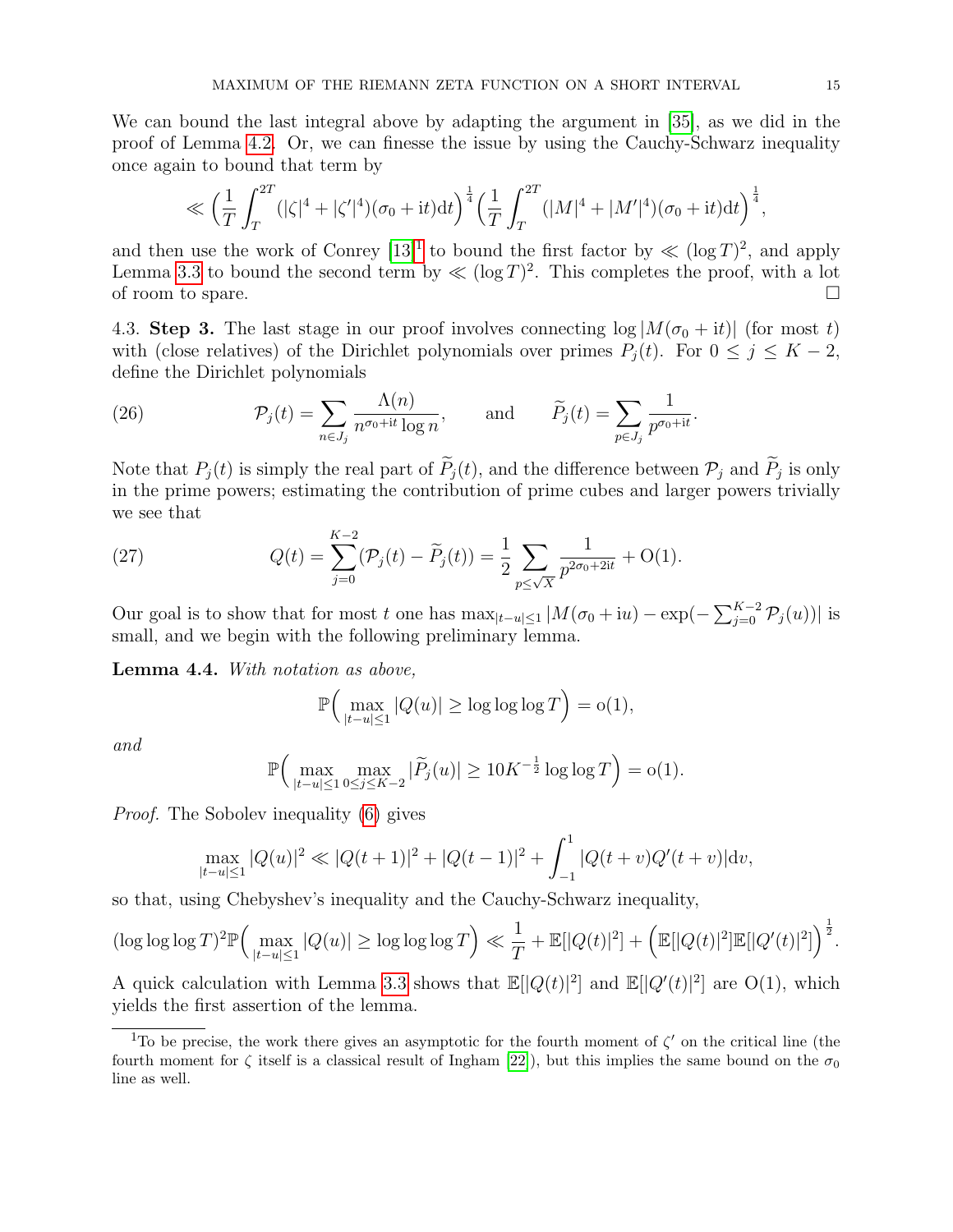Let  $\ell$  denote a natural number to be chosen later. Applying [\(6\)](#page-6-2) to the function  $\tilde{P}_j(t)^{\ell}$ , we obtain

$$
\max_{|t-u|\leq 1}|\widetilde{P}_j(u)|^{2\ell}\ll |\widetilde{P}_j(t-1)|^{2\ell}+|\widetilde{P}_j(t+1)|^{2\ell}+\ell\int_{t-1}^{t+1}|\widetilde{P}_j(v)|^{2\ell-1}|\widetilde{P}_j'(v)|\mathrm{d}v.
$$

Combining this with Chebyshev's inequality and the Cauchy-Schwarz inequality, we may bound  $\mathbb{P}(\max_{|u-t| \leq 1} |\widetilde{P}_j(u)| \geq 10K^{-\frac{1}{2}} \log \log T)$  by

<span id="page-15-0"></span>(28) 
$$
\ll \frac{1}{T} + (10K^{-\frac{1}{2}}\log\log T)^{-2\ell} \Big( \mathbb{E}[|\widetilde{P}_j(t)|^{2\ell}] + \ell \Big( \mathbb{E}[|\widetilde{P}_j(t)|^{4\ell-2}] \mathbb{E}[|\widetilde{P}_j'(t)|^2] \Big)^{\frac{1}{2}} \Big).
$$

Now an application of Lemma [3.3](#page-8-3) shows that

$$
\mathbb{E}[|\widetilde{P}'_j(t)|^2] \ll \sum_{p \in J_j} \frac{(\log p)^2}{p^{2\sigma_0}} \ll (\log T)^2,
$$

and an application of Lemma [3.5](#page-10-3) gives

$$
\mathbb{E}[|\widetilde{P}_j(t)|^{4\ell-2}] \ll (2\ell-1)! \Big(\sum_{p \in J_j} \frac{1}{p^{2\sigma_0}}\Big)^{2\ell-1} \ll (\ell K^{-1} \log \log T)^{2\ell-1}.
$$

Upon choosing  $\ell = [10 \log \log T]$ , we conclude from this and [\(28\)](#page-15-0) that

$$
\mathbb{P}\left(\max_{|u-t|\leq 1}|\widetilde{P}_j(u)|\geq 10\log\log T\right)\ll (\log T)\left(\frac{\ell K^{-1}\log\log T}{100K^{-1}(\log\log T)^2}\right)^{\ell}\ll (\log T)^{-10}.
$$

Using a union bound for each  $0 \leq j \leq K-2$ , we obtain a stronger form of the claimed  $l$ emma.

We are ready to connect  $M(\sigma_0 + it)$  with  $\exp(-\sum_{j=0}^{K-3} \mathcal{P}_j(t))$  for most values of t.

<span id="page-15-1"></span>Lemma 4.5. We have

$$
\mathbb{P}\Big(\max_{|t-u|\leq 1}\Big|M(\sigma_0+iu)-\exp\Big(-\sum_{j=0}^{K-2}\mathcal{P}_j(u)\Big)\Big|>(\log T)^{-2}\Big)=o(1).
$$

*Proof.* Recalling that  $\nu = 100K \log \log T$ , we define the truncated exponential

(29) 
$$
\mathcal{M}(t) = \sum_{k \le \nu} \frac{(-1)^k}{k!} \left( \sum_{j=0}^{K-2} \mathcal{P}_j(t) \right)^k.
$$

By Lemma [4.4,](#page-14-1) we know that with probability  $1 + o(1)$  (in t) one has

$$
\max_{|t-u|\le 1} \Big| \sum_{j=0}^{K-2} \mathcal{P}_j(u) \Big| \le \max_{|t-u|\le 1} \Big( |Q(u)| + \sum_{j=0}^{K-2} |\widetilde{P}_j(u)| \Big) \le 10K \log \log T.
$$

For such a typical  $t$ , one has

$$
\max_{|u-t| \le 1} \left| \mathcal{M}(u) - \exp\left(-\sum_{j=0}^{K-2} \mathcal{P}_j(u)\right) \right| \le \sum_{k > \nu} \frac{1}{k!} (10K \log \log T)^k \ll (\log T)^{-100}.
$$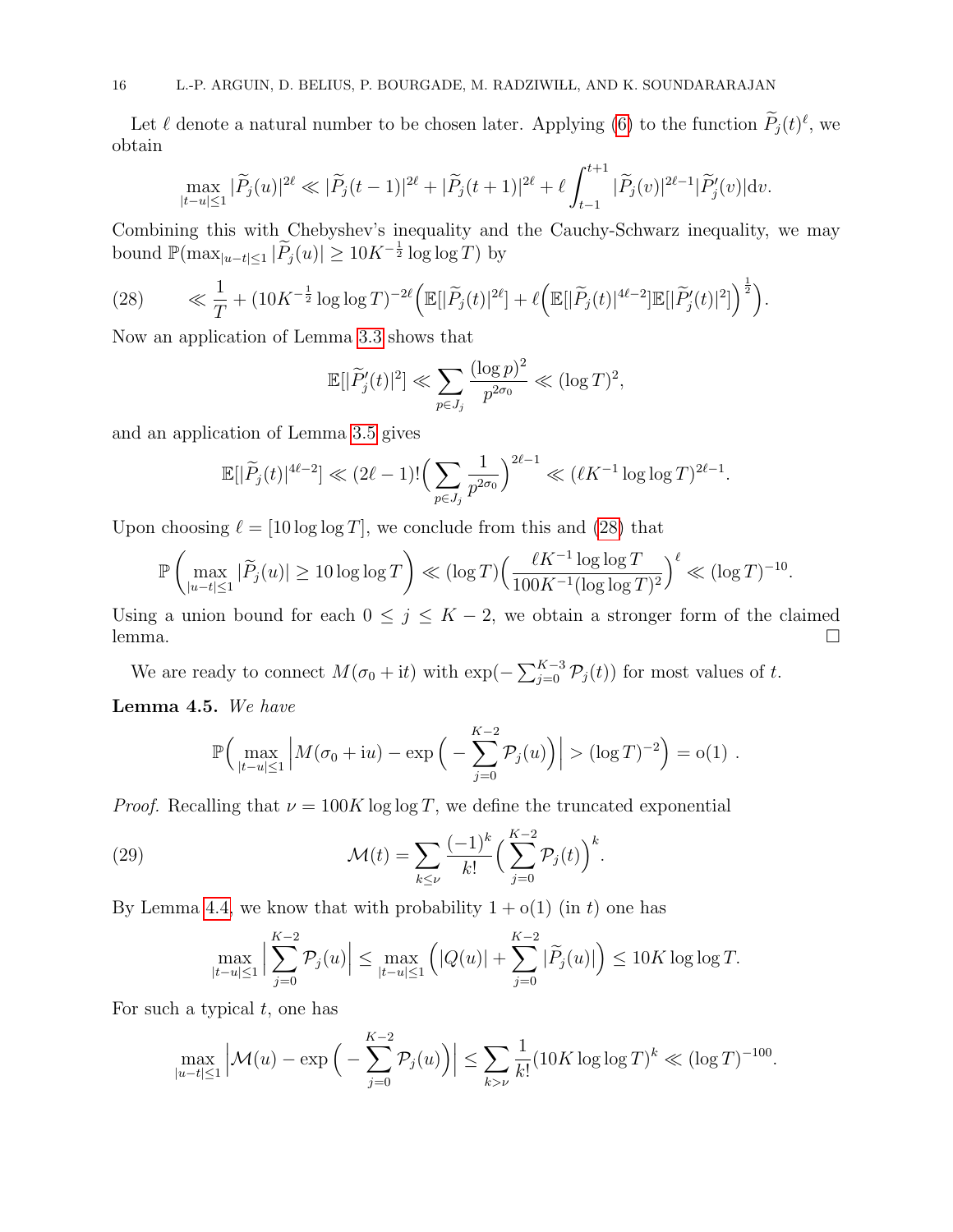Therefore, the lemma would follow once we establish that

<span id="page-16-0"></span>(30) 
$$
\mathbb{P}\Big(\max_{|t-u| \le 1} |M(\sigma_0 + iu) - \mathcal{M}(u)| > (\log T)^{-3}\Big) = o(1) .
$$

The quantities  $M(\sigma_0+iu)$  and  $\mathcal{M}(u)$  are almost identical, differing only in a small number of terms. More precisely, if we write  $\mathcal{M}(u) = \sum_{n} b(n) n^{-\sigma_0 - iu}$ , then one may check that (i)  $|b(n)| \leq 1$  always, (ii)  $b(n) = 0$  unless  $n \leq X^{\nu}$  is composed only of primes below X, and (iii)  $b(n) = \mu(n)a(n)$  unless  $\Omega(n) > \nu$ , or if there is a prime  $p \leq X$  such that  $p^k | n$  with  $p^k > X$ . Therefore, an application of Lemma [3.3](#page-8-3) gives

$$
\mathbb{E}[|M(\sigma_0+{\rm i}t)-\mathcal{M}(t)|^2] \ll \sum_{\substack{p|n \implies p \leq X \\ \Omega(n) > \nu}} \frac{1}{n} + \Big(\sum_{\substack{p \leq X \\ p^k > X}} \frac{1}{p^k}\Big) \Big(\sum_{\substack{p|n \implies p \leq X \\ p^k > X}} \frac{1}{n}\Big).
$$

The second term above is  $\ll (\log X)/$ √  $\overline{X} \ll (\log T)^{-100}$ . Since  $e^{(\Omega(n)-\nu)/2}$  is  $\geq 1$  when  $\Omega(n) > \nu$ , and is positive for all other n, we may bound the first term above by

$$
e^{-\nu/2} \sum_{p|n \implies p \le X} \frac{e^{\Omega(n)/2}}{n} \ll (\log T)^{-50K} \prod_{p \le X} \left(1 + \sum_{j=1}^{\infty} \frac{e^{j/2}}{p^j}\right) \ll (\log T)^{-50}.
$$

We conclude that

$$
\mathbb{E}[|M(\sigma_0 + \mathrm{i}t) - \mathcal{M}(t)|^2] \ll (\log T)^{-50}.
$$

A simple application of Lemma [3.3](#page-8-3) also shows that  $\mathbb{E}[|M'(\sigma_0 + it)|^2]$  and  $\mathbb{E}[|\mathcal{M}'(t)|^2]$  are  $\ll (\log T)^3$ . The estimate [\(30\)](#page-16-0) follows as in Lemmas [4.4](#page-14-1) and [4.5](#page-15-1) by a successive application of the Sobolev inequality [\(6\)](#page-6-2), Chebyshev's inequality and the Cauchy-Schwarz inequality, proving the lemma.  $\square$ 

4.4. Finishing the proof of Proposition [3.1.](#page-8-0) It is now simply a matter of assembling the results established above. From Lemma [4.1](#page-10-0) we obtain for any  $V \geq 2$ 

$$
\mathbb{P}(\max_{|t-u|\leq 1}|\zeta(\tfrac{1}{2}+{\rm i}u)|\geq V)\geq \mathbb{P}(\max_{|t-u|\leq \frac{1}{4}}|\zeta(\sigma_0+{\rm i}u)|\geq 2V)+{\rm o}(1).
$$

By Lemma [4.3](#page-13-0) this quantity is

$$
\geq \mathbb{P}(\max_{|t-u|\leq \frac{1}{4}}|M(\sigma_0+{\rm i}u)|^{-1}\geq 4V)+{\rm o}(1),
$$

and by Lemma [4.5](#page-15-1) the above is

$$
\geq \mathbb{P}\Big(\max_{|t-u|\leq \frac{1}{4}}\sum_{j=0}^{K-2}\text{Re }\mathcal{P}_j(u)\geq \log(8V)\Big) +o(1).
$$

Invoking Lemma [4.4,](#page-14-1) we may replace  $\text{Re}\mathcal{P}_j(u)$  by  $P_j(u)$  with negligible error, and also discard the terms with  $j = 0$  and  $j = K - 2$ : thus, the quantity above is

$$
\geq \mathbb{P}\Big(\max_{|t-u|\leq \frac{1}{4}} \sum_{j=1}^{K-3} P_j(u) \geq \log(8V) + \log\log\log T + 20K^{-\frac{1}{2}}\log\log T\Big) + o(1).
$$

Taking  $V = (\log T)^{1-2\varepsilon}$ , the proposition follows.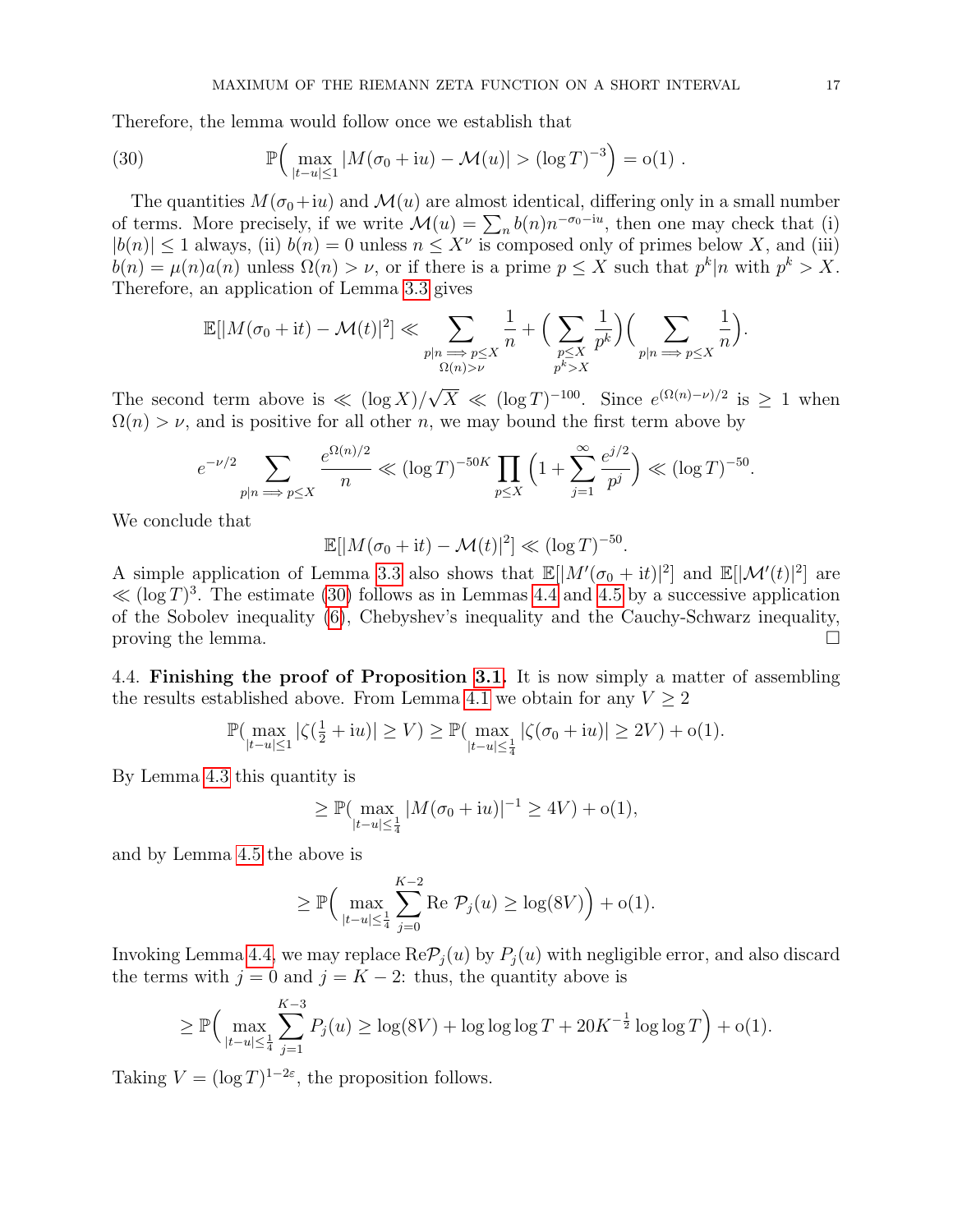### 5. Proof of Proposition [3.2](#page-8-1)

The proof of the proposition is based on large deviation estimates for  $P_i(u)$  (defined in [\(11\)](#page-7-2) and [\(12\)](#page-7-3)), see Propositions [5.4](#page-21-0) and [5.5.](#page-22-0) In Section [5.1,](#page-17-0) we estimate the Fourier-Laplace transform of  $P_i(u)$  in a wide range, using Lemma [3.4](#page-9-0) to evaluate moments of Dirichlet polynomials. The large deviation estimates are then derived by inverting the Fourier-Laplace transforms, in Section [5.2.](#page-20-0) The proof of Proposition [3.2](#page-8-1) is completed in Section [5.3.](#page-24-0)

<span id="page-17-0"></span>5.1. Fourier-Laplace Transform of Dirichlet Polynomials. The first step is to show that the moments of sums of  $P_j$ 's are very close to Gaussian moments.

<span id="page-17-2"></span>**Proposition 5.1.** For  $1 \leq j \leq K-3$  let  $\xi_j$  and  $\xi'_j$  denote complex numbers with  $|\xi_j|$ ,  $|\xi_j'|\leq (\log T)^{\frac{1}{16K}}$ . Let  $\tau$  denote a real number with  $|\tau|\leq 1$ . If  $n\leq (\log T)^{\frac{1}{2K}}$  is odd then

$$
\mathbb{E}\Big[\Big(\sum_{j=1}^{K-3} \{\xi_j P_j(t) + \xi'_j P_j(t+\tau)\}\Big)^n\Big] = \mathcal{O}(\exp(-(\log T)^{\frac{1}{3K}})).
$$

If  $n \leq (\log T)^{\frac{1}{2K}}$  is even,

$$
\mathbb{E}\Big[\Big(\sum_{j=1}^{K-3}\{\xi_j P_j(t) + \xi'_j P_j(t+\tau)\}\Big)^n\Big] = \frac{n!}{2^{n/2}(n/2)!} \left(\sum_{j=1}^{K-3}\{s_j^2(\xi_j^2 + {\xi'}_j^2) + 2\rho_j(\tau)\xi_j \xi'_j\}\right)^{n/2} + \mathcal{O}(\exp(-(\log T)^{\frac{1}{3K}})),
$$
\n(31)

<span id="page-17-1"></span>where

(32) 
$$
s_j^2 = \frac{1}{2} \sum_{p \in J_j} p^{-2\sigma_0} \text{ and } \rho_j(\tau) = \frac{1}{2} \sum_{p \in J_j} p^{-2\sigma_0} \cos(\tau \log p).
$$

Ignoring the remainder term, the moments evaluated in [\(31\)](#page-17-1) correspond exactly with what would happen if  $P_j(t)$  and  $P_j(t+\tau)$  were jointly Gaussian with variance  $s_j^2$  and covariance  $\rho_j(\tau)$ , and with  $P_j(t)$  and  $P_j(t+\tau)$  being uncorrelated with  $P_k(t)$  and  $P_k(t+\tau)$  when  $j \neq k$ . Recall from [\(14\)](#page-8-2) that the prime number theorem gives (for  $1 \le j \le K - 3$ )

<span id="page-17-3"></span>(33) 
$$
2s_j^2 = \frac{\log \log T}{K} + O((\log T)^{-\frac{1}{2K}}).
$$

Moreover, by partial summation the prime number theorem also gives (for  $1 \leq j \leq K - 3$ )

<span id="page-17-4"></span>(34) 
$$
\rho_j(\tau) = \begin{cases} \frac{\log \log T}{2K} + O(1) & \text{if } |\tau| \le (\log T)^{-\frac{j+1}{K}}\\ O(|\tau|^{-1}(\log T)^{-\frac{j}{K}}) & \text{if } 1 \ge |\tau| \ge (\log T)^{-\frac{j}{K}}. \end{cases}
$$

In particular, we see that the polynomials decorrelate for  $j \geq 1$  if the distance  $\tau$  is large enough. The term  $P_0$  however remains correlated in a large range of  $\tau$ , and this is the reason for omitting it in Proposition [3.2.](#page-8-1) The range  $(\log T)^{-\frac{j}{K}} \ge |\tau| \ge (\log T)^{-\frac{j+1}{K}}$  can also be handled using the prime number theorem, but we do not require this, and will just use the trivial bound  $-s_j^2 \leq \rho_j(\tau) \leq s_j^2$  here.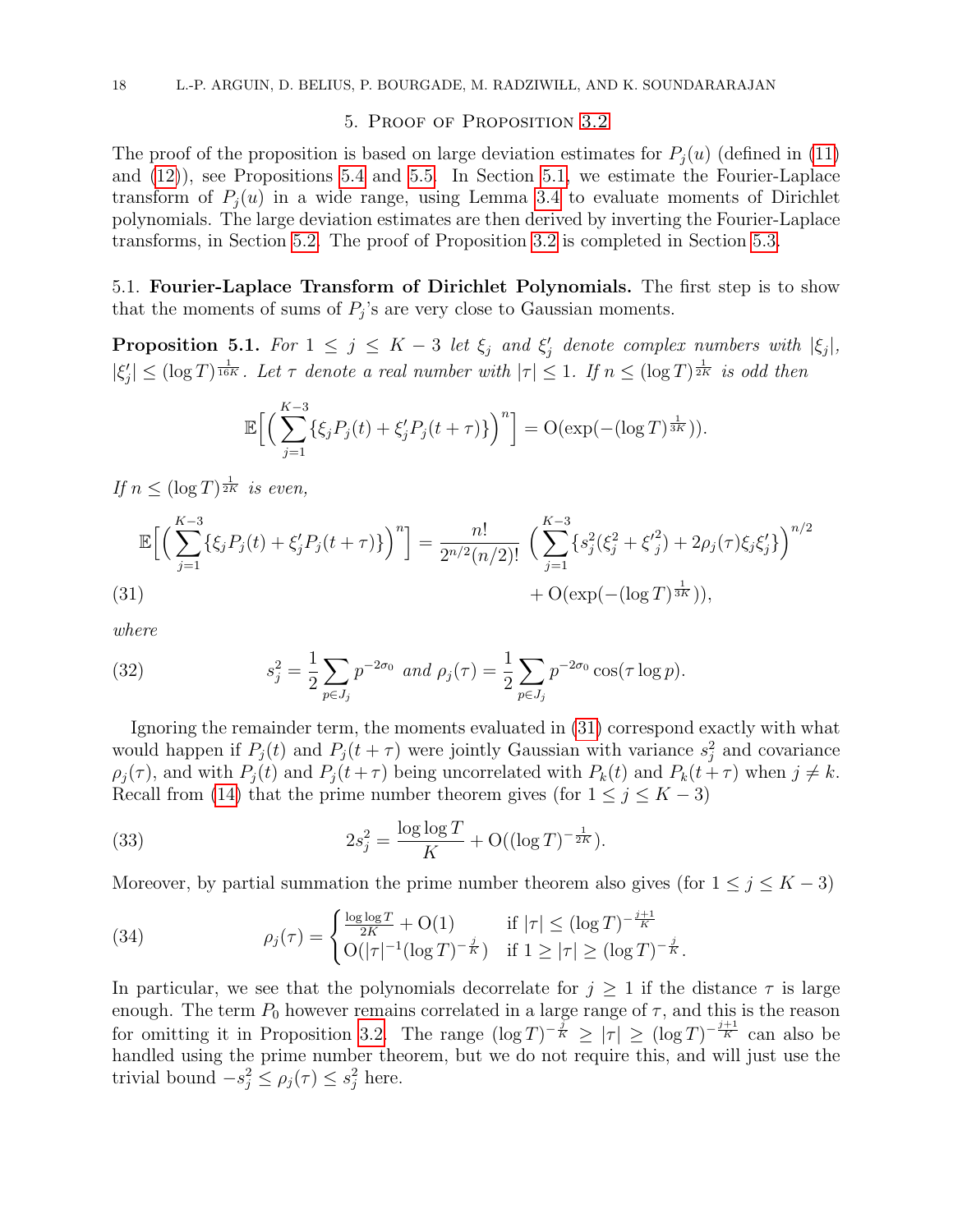Proof of Proposition [5.1.](#page-17-2) Write

$$
\sum_{j=1}^{K-3} \{\xi_j P_j(t) + \xi'_j P_j(t+\tau)\} = \frac{1}{2} \sum_p \{a(p)p^{-it} + a^*(p)p^{it}\},
$$

where, for primes  $p \in J_j$  with  $1 \leq j \leq K-3$ , we set

$$
a(p) = (\xi_j + \xi'_j p^{-i\tau}) p^{-\sigma_0}
$$
 and  $a^*(p) = (\xi_j + \xi'_j p^{i\tau}) p^{-\sigma_0}$ ,

and put  $a(p) = a^*(p) = 0$  for all other p. We now appeal to Lemma [3.4](#page-9-0) to evaluate the desired *n*-th moment. In the range  $n \leq (\log T)^{\frac{1}{2K}}$  the error term in Lemma [3.4](#page-9-0) is easily seen to be  $\ll \exp(-(\log T)^{\frac{1}{3K}})$ . When n is odd there is no main term, completing the proof of this case.

When n is even, the main term from Lemma [3.4](#page-9-0) arises as the *n*-th derivative (at  $z = 0$ ) of

$$
\prod_{p} I_0(\sqrt{a(p)a^*(p)}z) = \prod_{p} \left(1 + \frac{a(p)a^*(p)z^2}{4} + g_p(z)z^4\right)
$$

for  $g_p(z)$  an analytic function in a neighborhood of 0 with  $g_p(z) \ll |a(p)a^{\star}(p)|^2$ . Since  $a(p)a^{\star}(p) = \left\{\xi_j^2 + \xi_j'^2 + 2\xi_j\xi_j'\cos(\tau\log p)\right\}p^{-2\sigma_0}$  for  $p \in J_j$ , we may expand the product above as

$$
\prod_{p} I_0(\sqrt{a(p)a^*(p)}z) = \exp\left(\frac{z^2}{2}\left(\frac{1}{2}\sum_{j}\sum_{p\in J_j}p^{-2\sigma_0}\{\xi_j^2 + {\xi_j'}^2 + 2\xi_j\xi_j'\cos(\tau\log p)\}\right)\right)F_X(z),
$$

for  $F_X(z)$  a function which is analytic in a neighborhood of 0, satisfies  $F_X(0) = 1$ , and whose derivatives at 0 are uniformly bounded by

$$
\sum_{j=1}^{K-3} \sum_{p \in J_j} |a(p)a^{\star}(p)|^2 \ll (\log T)^{\frac{1}{8K}} \sum_{j=1}^{K-3} \sum_{p \in J_j} p^{-2} \ll (\log T)^{\frac{1}{8K}} \exp(-(\log T)^{\frac{1}{K}}).
$$

The claim [\(31\)](#page-17-1) follows from Lemma [3.4](#page-9-0) by taking the *n*-th derivative (note that the exponential term is exactly the moment generating function of a Gaussian) and noting that the terms involving a derivative of  $F_X(z)$  contribute at most  $\ll \exp(-(\log T)^{\frac{1}{3K}})$ .

We shall use Proposition [5.1](#page-17-2) to compute the Fourier-Laplace transform of  $P_i(t)$  and  $P_j(t+$  $\tau$ ) in wide ranges. Since these transforms can be dominated by rare extremely large values of  $P_i(t)$ , it is necessary to introduce a cut-off. With this in mind, we introduce the set

<span id="page-18-0"></span>(35) 
$$
B = \{T \le t \le 2T : |P_j(t)| \le (\log T)^{\frac{1}{4K}}, \text{ for all } 1 \le j \le K - 3\}.
$$

<span id="page-18-1"></span>**Lemma 5.2.** With B as defined in  $(35)$ ,

(36) 
$$
\mathbb{P}(B^c) \ll \exp\Big(-\frac{(\log T)^{\frac{1}{2K}}}{\log \log T}\Big).
$$

*Proof.* By Chebyshev's inequality and Proposition [5.1](#page-17-2) we see that for any even  $n \leq (\log T)^{\frac{1}{2K}}$ 

$$
\mathbb{P}\Big(|P_j(t)| \ge (\log T)^{\frac{1}{4K}}\Big) \le (\log T)^{-\frac{n}{4K}} \mathbb{E}\Big[|P_j(t)|^n\Big] \ll (\log T)^{-\frac{n}{4K}} \Big(\frac{n}{e} s_j^2\Big)^{n/2}
$$

.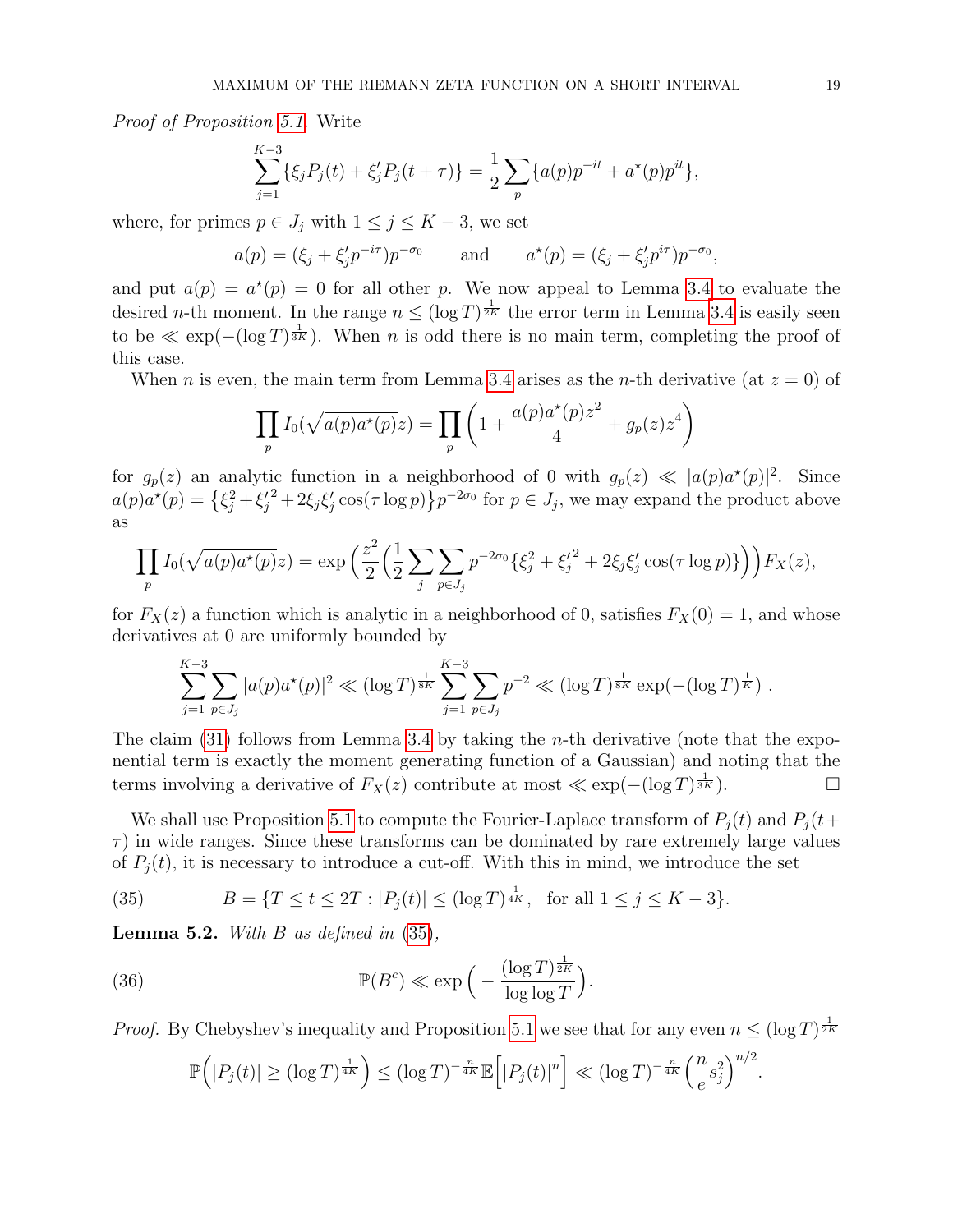Taking *n* to be an even integer approximately  $2K(\log T)^{\frac{1}{2K}}/\log \log T$ , we see that this probability is  $\ll \exp(-(\log T)^{\frac{1}{2K}}/\log \log T)$ . The union bound gives

$$
\mathbb{P}(B^{c}) \le \sum_{j=1}^{K-3} \mathbb{P}(|P_{j}(t)| > (\log T)^{\frac{1}{4K}}),
$$

and since K is fixed, the lemma follows.

Given a real number  $|\tau| \leq 1$ , let

$$
B(\tau) = \{ T \le t \le 2T : P_j(t + \tau) \le (\log T)^{\frac{1}{4K}}, \text{ for all } 1 \le j \le K - 3 \}.
$$

Thus  $B(\tau)$  is essentially a translate of the set  $B = B(0)$ , and the bound of Lemma [5.2](#page-18-1) applies to  $\mathbb{P}(B(\tau)^c)$  as well. On B and  $B(\tau)$ , we can derive precise bounds for the Fourier-Laplace transforms of the  $P_j$ 's for two points.

<span id="page-19-3"></span>**Proposition 5.3.** For  $1 \leq j \leq K-3$  let  $\xi_j$  and  $\xi'_j$  denote complex numbers with  $|\xi_j|$ ,  $|\xi_j'| \leq (\log T)^{\frac{1}{16K}}$ . Then

<span id="page-19-1"></span>(37) 
$$
\mathbb{E}\Big[\exp\Big(\sum_{j=1}^{K-3}\xi_jP_j(t)\Big) \mathbf{1}_B\Big] = \exp\Big(\frac{1}{2}\sum_{j=1}^{K-3}\xi_j^2s_j^2\Big) + \mathcal{O}(\exp(-(\log T)^{\frac{1}{4K}})).
$$

Further, for any real number  $\tau$  with  $|\tau| \leq 1$  we have

$$
\mathbb{E}\Big[\exp\Big(\sum_{j=1}^{K-3} \xi_j P_j(t) + \xi'_j P_j(t+\tau)\Big)\Big) \mathbf{1}_{B \cap B(\tau)}\Big]
$$
\n(38)\n
$$
= \exp\Big(\frac{1}{2} \sum_{j=1}^{K-3} \{s_j^2 (\xi_j^2 + {\xi'}_j^2) + 2\rho_j(\tau) \xi_j \xi'_j\} \Big) + \mathcal{O}(\exp(-(\log T)^{\frac{1}{4K}})).
$$

<span id="page-19-0"></span>*Proof.* We prove the two-point estimate [\(38\)](#page-19-0), the proof of the one-point estimate [\(37\)](#page-19-1) is similar (and simpler). The approach is similar to the proof of Lemma [4.5,](#page-15-1) approximating the exponential using many terms in the Taylor expansion, and then invoking the Gaussian moments established in Proposition [5.1.](#page-17-2)

We begin with the following simple observation: if  $z$  is a complex number, and  $n$  is a natural number  $\geq 10(|z|+1)$  then

(39) 
$$
\left|e^{z} - \sum_{j=0}^{n} \frac{z^{j}}{j!}\right| \leq \sum_{j=n+1}^{\infty} \frac{|z|^{j}}{j!} \leq \frac{|z|^{n}}{n!} \leq e^{-n}.
$$

For brevity, write  $P_j$  for  $P_j(t)$  and  $P'_j$  for  $P_j(t+\tau)$ , and similarly put  $B'=B(\tau)$ . On the set  $B \cap B'$  we have

<span id="page-19-2"></span>
$$
\Big|\sum_{j=1}^{K-3} (\xi_j P_j + \xi'_j P'_j)\Big| \le 2(K-3)(\log T)^{\frac{1}{4K} + \frac{1}{16K}} < (\log T)^{\frac{1}{3K}} - 1.
$$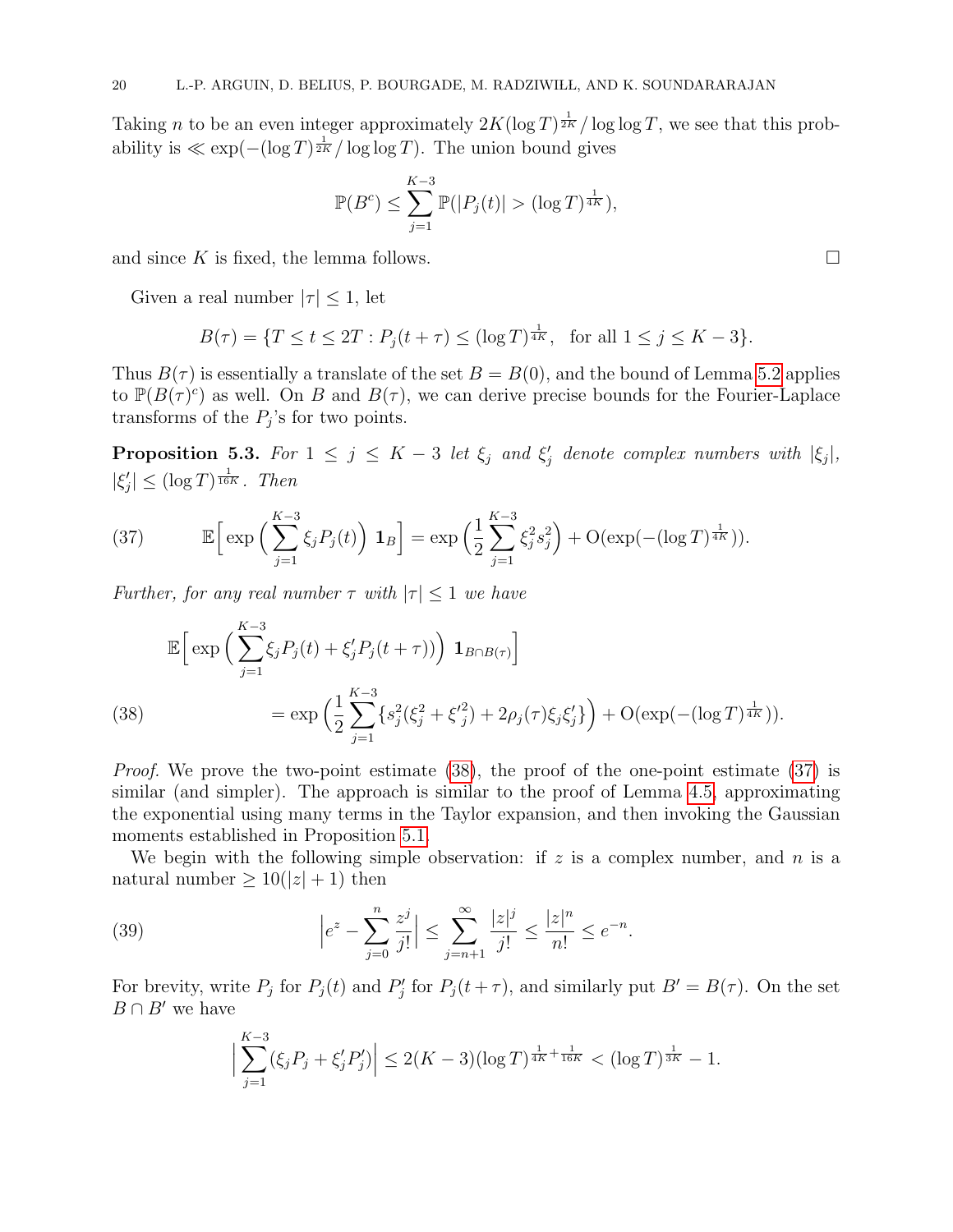Therefore, using [\(39\)](#page-19-2), with  $N = 10(\log T)^{\frac{1}{3K}}$  we obtain (40)

<span id="page-20-1"></span>
$$
\mathbb{E}\bigg[\exp\Big(\sum_{j}\xi_{j}P_{j}+\xi'_{j}P'_{j}\Big)\mathbf{1}_{B\cap B'}\bigg]=\sum_{n\leq N}\frac{1}{n!}\mathbb{E}\bigg[\Big(\sum_{j}\xi_{j}P_{j}+\xi'_{j}P'_{j}\Big)^{n}\mathbf{1}_{B\cap B'}\bigg]+O(\exp(-(log T)^{\frac{1}{3K}})).
$$

Now we show that the moments restricted to  $B \cap B'$  appearing in [\(40\)](#page-20-1) are very nearly the unrestricted moments to which we can use Proposition [5.1.](#page-17-2) The Cauchy-Schwarz inequality gives

$$
\frac{1}{n!} \mathbb{E}\Big[\Big(\sum_j \xi_j P_j + \xi'_j P'_j\Big)^n \mathbf{1}_{(B \cap B')^c}\Big] \leq \frac{1}{n!} \mathbb{E}\Big[\Big(\sum_j \xi_j P_j + \xi'_j P'_j\Big)^{2n}\Big]^{1/2} \times (2 \mathbb{P}(B^c))^{1/2}.
$$

Using Proposition [5.1](#page-17-2) (together with the bounds on  $|\xi|_j$ ,  $|\xi'_j|$  and  $s_j^2$ ) and Lemma [5.2,](#page-18-1) the above is

$$
\ll (\log T)^n \exp\left(-\frac{(\log T)^{\frac{1}{2K}}}{2\log\log T}\right) \ll \exp(-(\log T)^{\frac{1}{3K}}).
$$

Therefore for  $n \leq N$  we have

<span id="page-20-2"></span>(41) 
$$
\frac{1}{n!} \mathbb{E}\Big[\Big(\sum_j \xi_j P_j + \xi'_j P'_j\Big)^n \mathbf{1}_{B \cap B'}\Big] = \frac{1}{n!} \mathbb{E}\Big[\Big(\sum_j \xi_j P_j + \xi'_j P'_j\Big)^n\Big] + \mathcal{O}(\exp(-(\log T)^{\frac{1}{3K}})).
$$

Now we use Proposition [5.1](#page-17-2) to evaluate the unrestricted moments in [\(41\)](#page-20-2). When  $n \leq N$ is odd, there is no main term, and the quantity in [\(41\)](#page-20-2) is bounded by  $\ll \exp(-(\log T)^{\frac{1}{3K}})$ . When  $n = 2m \leq N$  is even, then Proposition [5.1](#page-17-2) gives

$$
\frac{1}{(2m)!} \mathbb{E}\Big[\Big(\sum_{j} \xi_j P_j + \xi'_j P'_j \Big)^{2m}\Big] = \frac{1}{2^m m!} \Big(\sum_{j} \{s_j^2 (\xi_j^2 + \xi_j'^2) + 2\rho_j(\tau) \xi_j \xi'_j \} \Big)^m + O(\exp(-(\log T)^{\frac{1}{3K}})).
$$

Inserting this into [\(41\)](#page-20-2), and then into [\(40\)](#page-20-1), it follows that

$$
\mathbb{E}\Big[\exp\Big(\sum_{j} \xi_{j} P_{j} + \xi'_{j} P'_{j}\Big) \mathbf{1}_{B \cap B'}\Big] = \sum_{m \le N/2} \frac{1}{2^{m} m!} \Big(\sum_{j} \{s_{j}^{2} (\xi_{j}^{2} + \xi'_{j}^{2}) + 2\rho_{j}(\tau)\xi_{j}\xi'_{j}\}\Big)^{m} + O(\exp(-(\log T)^{\frac{1}{4K}})).
$$
\n(42)

Since  $|\xi_j|$  and  $|\xi'_j|$  are bounded by  $(\log T)^{\frac{1}{16K}}$ , an application of [\(39\)](#page-19-2) shows that the above equals

$$
\exp\left(\frac{1}{2}\sum_{j}\left\{s_j^2(\xi_j^2+\xi_j'^2)+2\rho_j(\tau)\xi_j\xi_j'\right\}\right)+O(\exp(-(\log T)^{\frac{1}{4K}})),
$$
  
completing the proof.

<span id="page-20-0"></span>5.2. Large Deviation Estimates. Proposition [5.3](#page-19-3) can be used to get precise large deviation estimates on the variables  $P_j$ . For  $x_j$  (with  $1 \le j \le K-3$ ) to be fixed later, and  $\tau$  a real number with  $|\tau| \leq 1$ , define the events

(43) 
$$
A(\tau) = \{ T \le t \le 2T : P_j(t + \tau) > x_j, \text{ for all } 1 \le j \le K - 3 \}.
$$

We will abbreviate  $A(0)$  as A, and note that (away from a bounded distance of the end points T and 2T) the set  $A(\tau)$  is just a translate of the set A. We wish to obtain bounds for  $\mathbb{P}(A)$  and  $\mathbb{P}(A \cap A(\tau)).$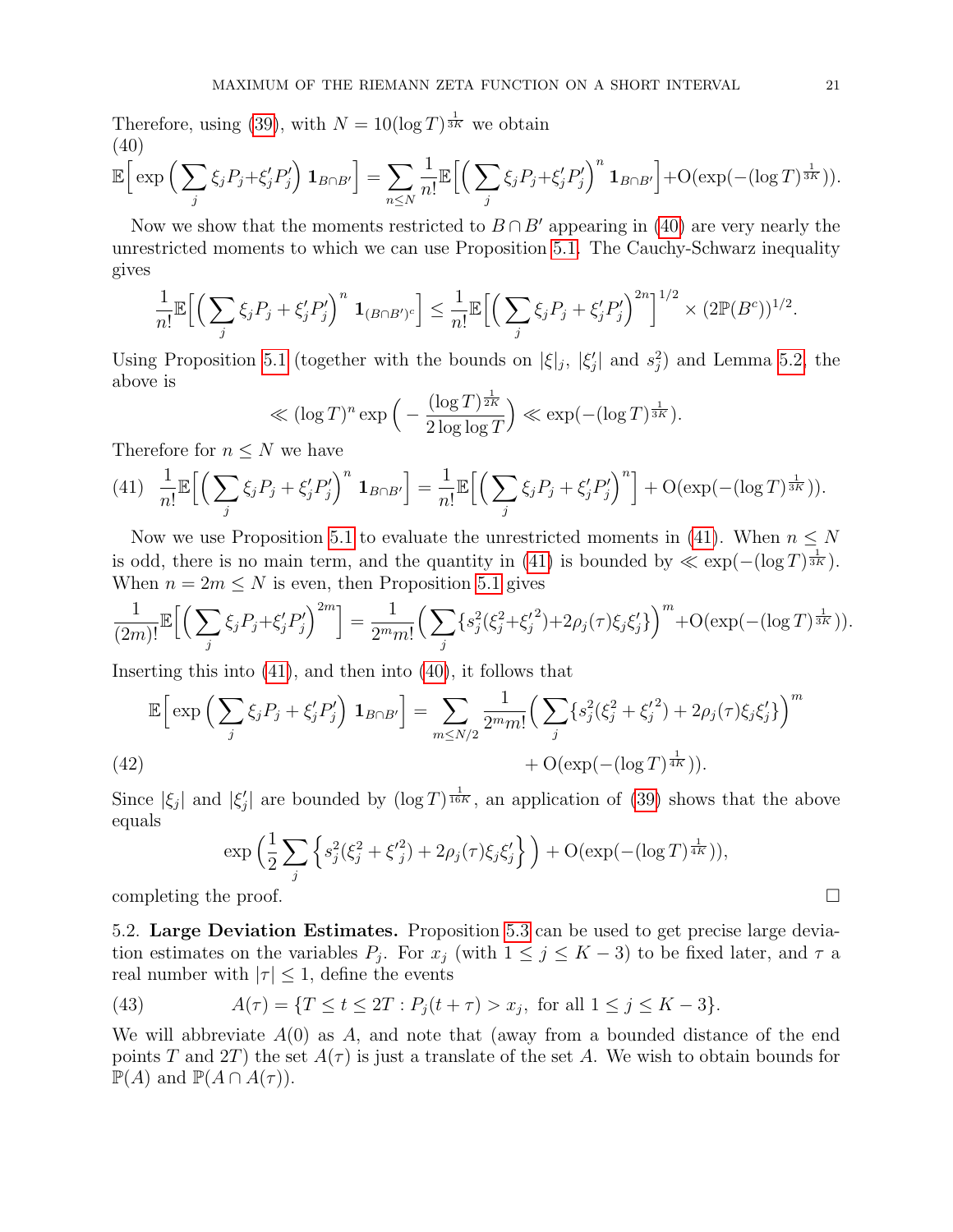<span id="page-21-0"></span>**Proposition 5.4.** Let  $|\tau| < 1$  be a real number, and let  $0 \leq m \leq K - 3$  denote the largest integer in this range with  $|\tau| \leq (\log T)^{-m/K}$ . Then, for any choice of parameters  $0 < x_j \leq \log \log T$  (with  $1 \leq j \leq K - 3$ ), we have

(44) 
$$
\mathbb{P}(A \cap A(\tau)) \ll \exp\Big(-\sum_{j=1}^{m} \frac{x_j^2}{2s_j^2} - \sum_{j=m+1}^{K-3} \frac{x_j^2}{s_j^2}\Big).
$$

*Proof.* For brevity, we write  $P_j = P_j(t)$ ,  $P'_j = P_j(t + \tau)$ ,  $B' = B(\tau)$ , and  $A' = A(\tau)$ . We shall bound  $\mathbb{P}(A \cap B \cap A' \cap B')$ , and then the bound of the proposition will follow since the complements of the sets  $B$  and  $B'$  have very small measure, by Lemma [5.2.](#page-18-1)

For any choice of parameters  $\beta_i > 0$  (for  $1 \leq j \leq K - 3$ ), for t in the set  $A \cap A'$  we have

<span id="page-21-1"></span>
$$
\sum_{j=1}^{K-3} \beta_j (P_j + P'_j) \ge 2 \sum_{j=1}^{K-3} \beta_j x_j.
$$

Therefore

$$
\mathbb{P}(A \cap B \cap A' \cap B') \leq \mathbb{E}\Big[\exp\Big(\sum_{j=1}^{K-3} \beta_j(P_j + P'_j)\Big) \mathbf{1}_{B \cap B'}\Big] \exp\Big(-2\sum_{j=1}^{K-3} \beta_j x_j\Big).
$$

Assuming that  $\beta_j \leq (\log T)^{\frac{1}{16K}}$  for all j, from [\(38\)](#page-19-0) this is

$$
\ll \exp \left( \frac{1}{2} \sum_{j=1}^{K-3} 2\beta_j^2 (s_j^2 + \rho_j(\tau)) - 2 \sum_{j=1}^{K-3} \beta_j x_j \right).
$$

If  $0 \leq m \leq K - 3$  denotes the largest integer with  $|\tau| \leq 2(\log T)^{-m/K}$  then for  $1 \leq j \leq m$ we have the trivial bound  $\rho_j(\tau) \leq s_j^2$ , and for  $K - 3 \geq j \geq m + 1$  we have by [\(33\)](#page-17-3) that  $\rho_i(\tau) = O(1)$ . Therefore our bound above is

$$
\ll \exp\left(\frac{1}{2}\sum_{j=1}^{m}4\beta_j^2s_j^2 + \frac{1}{2}\sum_{j=m+1}^{K-3}(2\beta_j^2s_j^2 + O(\beta_j^2)) - 2\sum_{j=1}^{K-3}\beta_jx_j\right).
$$

By setting  $\beta_j = x_j/s_j^2$  for  $j \ge m+1$  and  $\beta_j = x_j/(2s_j^2)$  for  $j \le m$  we obtain [\(44\)](#page-21-1).

The crude bound of Proposition [5.4](#page-21-0) will be sufficient when  $|\tau| \leq (\log T)^{-\frac{1}{2K}}$ , but when  $|\tau|$ is larger (almost of macroscopic size) we will require more precise large deviation bounds. These can be obtained by doing a change of measure under which the value  $x_j$  is typical for  $P_j$ , and by applying a Berry-Esseen type bound. This approach was taken in [\[2\]](#page-26-15). We use a different approach here by directly inverting the Fourier transform. To state the results cleanly, it is convenient to set

<span id="page-21-2"></span>(45) 
$$
\Psi(x) = \frac{1}{\sqrt{2\pi}} \int_x^{\infty} e^{-y^2/2} dy,
$$

which is the probability of a standard normal random variable being larger than  $x$ .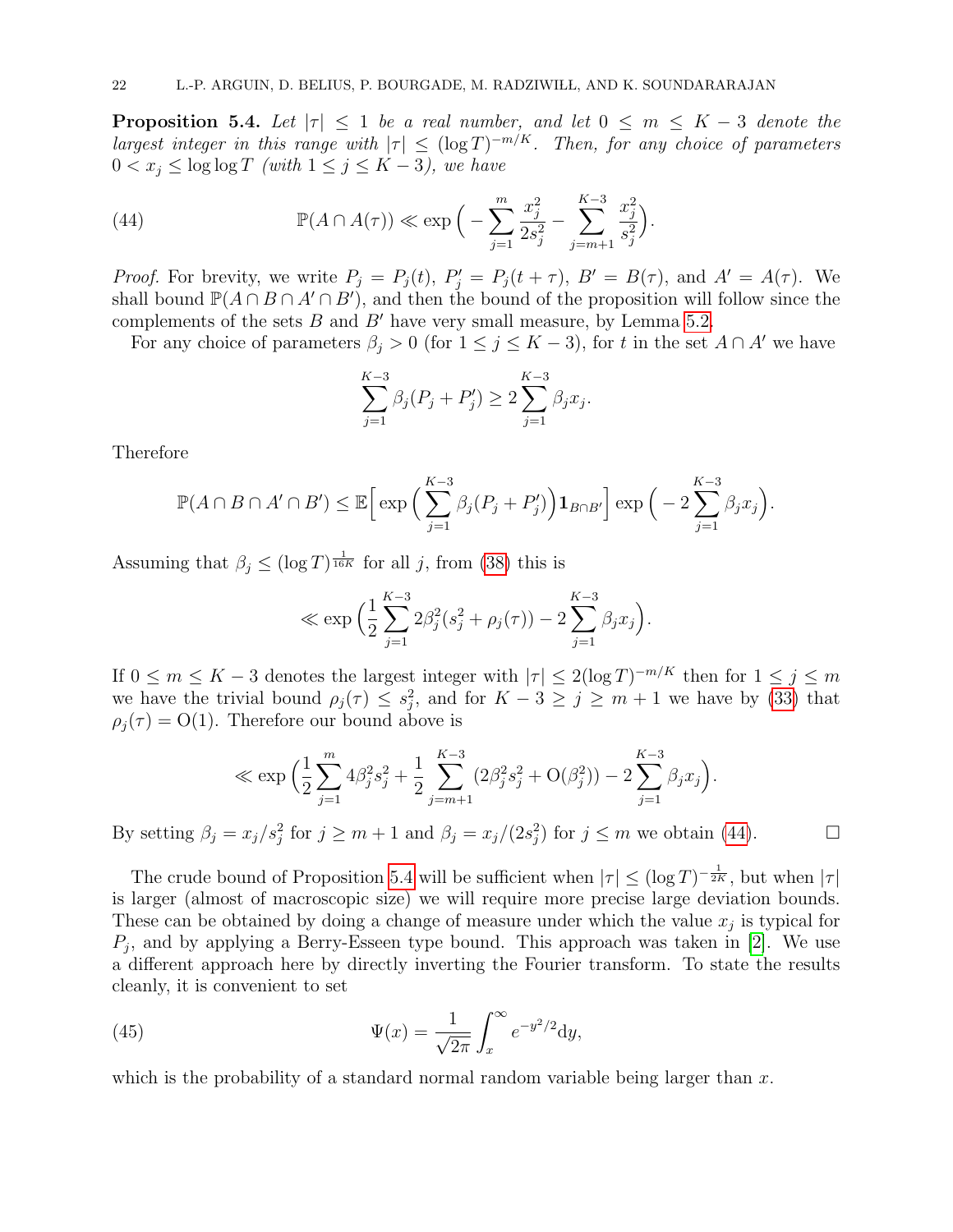<span id="page-22-0"></span>**Proposition 5.5.** For all choices of  $0 < x_j \le \log \log T$  (with  $1 \le j \le K - 3$ ) we have

(46) 
$$
\mathbb{P}(A) = (1 + o(1)) \prod_{j=1}^{K-3} \Psi(x_j/s_j).
$$

Moreover, if  $1 \ge |\tau| \ge (\log T)^{-\frac{1}{2K}}$ , then

<span id="page-22-3"></span>(47) 
$$
\mathbb{P}(A \cap A(\tau)) = (1 + o(1)) \mathbb{P}(A) \mathbb{P}(A(\tau)) = (1 + o(1)) \mathbb{P}(A)^2.
$$

Proof. The proof is based on inverting the Fourier-Laplace transform and using the work in Proposition [5.3.](#page-19-3) We begin with a simple, but useful, contour integral. Let  $x$  be a real number, and  $c$  be positive. Then

<span id="page-22-1"></span>
$$
\frac{1}{2\pi i} \int_{c-i\infty}^{c+i\infty} \frac{e^{xw}}{w^2} dw = \begin{cases} x & \text{if } x \ge 0\\ 0 & \text{if } x \le 0. \end{cases}
$$

This may be proved by shifting the contour to the right for  $x \leq 0$ , and to the left (picking up the contribution of the pole at  $w = 0$ ) when  $x > 0$ . Now let  $\delta$  be a positive real number. Applying the identity above twice we find

(48) 
$$
\frac{1}{2\pi i} \int_{c-i\infty}^{c+i\infty} e^{xw} \frac{e^{\delta w} - 1}{\delta w} \frac{dw}{w} = \begin{cases} 1 & \text{if } x \ge 0\\ (\delta + x)/\delta & \text{if } -\delta \le x \le 0\\ 0 & \text{if } x \le -\delta. \end{cases}
$$

Call the function on the right side above  $g_{\delta}(x)$ , which plainly approximates the indicator function of the positive reals:  $\mathbf{1}_{x\geq0}\leq g_{\delta}(x)\leq \mathbf{1}_{x+\delta\geq0}$ .

We use the same notation  $P_j$ ,  $P'_j$ , A, A', B, B' as in Proposition [5.4.](#page-21-0) We start with the one-point bound [\(46\)](#page-22-1). Since the measure of  $B<sup>c</sup>$  is negligible, it suffices to evaluate  $\mathbb{P}(A \cap B)$ . We take  $\delta = (\log T)^{-\frac{1}{64K^2}}$ , and from the definition of  $g_{\delta}$  we see that

<span id="page-22-2"></span>
$$
\mathbb{P}(A \cap B) \leq \mathbb{E}\Big[\prod_{j} g_{\delta}(P_j - x_j) \mathbf{1}_B\Big]
$$
\n
$$
(49) \qquad \qquad = \frac{1}{(2\pi i)^{K-3}} \int_{w_j, \text{Re}(w_j) = \beta_j} \mathbb{E}\Big[\exp\Big(\sum_j w_j (P_j - x_j)\Big) \mathbf{1}_B\Big] \prod_j \Big(\frac{e^{\delta w_j} - 1}{\delta w_j}\Big) \frac{\mathrm{d}w_j}{w_j},
$$

where we have a  $(K-3)$ -fold integral with the variables  $w_j$  lying on the lines with  $\text{Re}(w_j) = \beta_j$ with  $\beta_j = x_j/s_j^2$ . Note that  $1/\log \log T \le \beta_j \le (\log \log T)/s_j^2 = O(1)$ .

To evaluate the integral above, we draw on our work in Proposition [5.3](#page-19-3) which will apply when all the  $|w_j|$  are bounded by  $(\log T)^{\frac{1}{16K}}$ . We first bound the contribution from terms where some  $|w_j|$  is larger than  $(\log T)^{\frac{1}{16K}}$ . Since

$$
\left| \mathbb{E} \Big[ \exp \Big( \sum_{j} w_j (P_j - x_j) \Big) \mathbf{1}_B \Big] \right| \leq \mathbb{E} \Big[ \exp \Big( \sum_{j} \beta_j (P_j - x_j) \Big) \mathbf{1}_B \Big] \ll \exp \Big( \sum_{j} \Big( \frac{\beta_j^2 s_j^2}{2} - \beta_j x_j \Big) \Big) = \exp \Big( - \sum_{j} \frac{x_j^2}{2s_j^2} \Big),
$$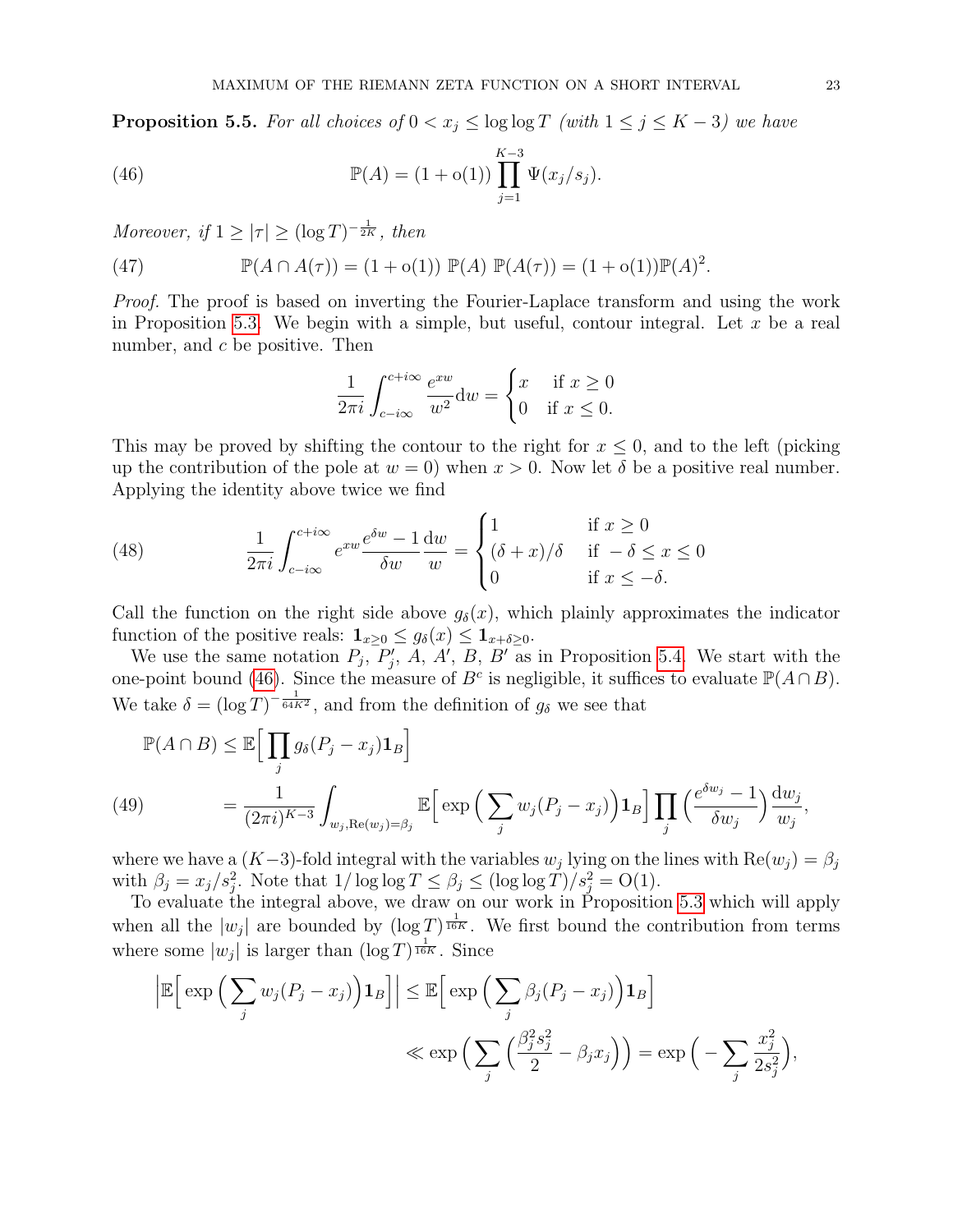such terms contribute (assuming that  $|w_1| > (\log T)^{\frac{1}{16K}}$ , the other cases being similar)

$$
\ll \int_{\substack{\text{Re}(w_j) = \beta_j \\ |w_1| \ge (\log T)^{\frac{1}{16K}}}} \exp\Big(-\sum_j \frac{x_j^2}{2s_j^2}\Big) \prod_j \frac{1}{\delta |w_j|^2} |dw_j| \ll \exp\Big(-\sum_j \frac{x_j^2}{2s_j^2}\Big) \prod_j \frac{1}{\delta \beta_j} (\log T)^{-\frac{1}{16K}}.
$$

Recalling that  $\delta = (\log T)^{-\frac{1}{64K^2}}$ , a small calculation using  $\Psi(x) \gg e^{-x^2/2}/(1+x)$  for all  $x \ge 0$ shows that the above is

<span id="page-23-0"></span>(50) 
$$
\ll (\log T)^{-\frac{1}{32K}} \prod_j \Psi(x_j/s_j).
$$

Now we turn to the portion of the integral in [\(49\)](#page-22-2) where all the variables  $w_j$  are bounded in size by  $(\log T)^{\frac{1}{16K}}$ . Here we use [\(37\)](#page-19-1), and obtain

$$
\frac{1}{(2\pi i)^{K-3}} \int_{\substack{w_j, \text{Re}(w_j) = \beta_j \\ |w_j| \le (\log T)^{\frac{1}{16K}}}} \left( \exp\Big(\sum_j \Big(\frac{w_j^2 s_j^2}{2} - w_j x_j\Big) \Big) + \mathcal{O}(\exp(-(\log T)^{\frac{1}{4K}})) \Big) \prod_j \Big(\frac{e^{\delta w_j} - 1}{\delta w_j}\Big) \frac{\mathrm{d}w_j}{w_j}
$$

.

The error term above contributes  $\ll \exp(-(\log T)^{\frac{1}{4K}}) \prod_j 1/(\delta \beta_j)$ , which is much smaller than [\(50\)](#page-23-0). In the main term above we extend the integrals to all ranges of  $w_j$ , incurring an error bounded again by [\(50\)](#page-23-0). We are left to handle

<span id="page-23-1"></span>(51) 
$$
\frac{1}{(2\pi i)^{K-3}} \int_{w_j, \text{Re}(w_j) = \beta_j} \exp\left(\sum_j \left(\frac{w_j^2 s_j^2}{2} - w_j x_j\right)\right) \prod_j \left(\frac{e^{\delta w_j} - 1}{\delta w_j}\right) \frac{dw_j}{w_j}.
$$

If  $X_j$  denotes a Gaussian random variable with mean 0 and variance  $s_j^2$ , chosen independently for different  $j$ , then this integral equals

$$
\frac{1}{(2\pi i)^{K-3}} \int_{w_j, \text{Re}(w_j) = \beta_j} \mathbb{E} \Big[ \exp \Big( \sum_j w_j (X_j - x_j) \Big) \Big] \prod_j \Big( \frac{e^{\delta w_j} - 1}{\delta w_j} \Big) \frac{dw_j}{w_j} \n= \mathbb{E} \Big[ \prod_j g_\delta (X_j - x_j) \Big] \le \prod_j \Psi \Big( \frac{x_j}{s_j} - \delta \Big) = (1 + \text{O}(\delta^{1/2})) \prod_j \Psi \Big( \frac{x_j}{s_j} \Big).
$$

Putting together our analysis, we conclude that  $\mathbb{P}(A \cap B) \leq (1 + o(1)) \prod_j \Psi(x_j/s_j)$ , obtaining the upper bound implicit in [\(46\)](#page-22-1). The corresponding lower bound follows similarly starting with  $\overline{P(A \cap B)} \geq \mathbb{E}[\prod_j g_\delta(P_j - x_j - \delta) \mathbf{1}_B].$ 

The proof of [\(47\)](#page-22-3) is similar. Here we start with

$$
\mathbb{P}(A \cap A' \cap B \cap B') \leq \mathbb{E}\Big[\prod_{j} g_{\delta}(P_j - x_j)g_{\delta}(P'_j - x_j)\mathbf{1}_{B \cap B'}\Big]
$$
  
\n
$$
= \frac{1}{(2\pi i)^{2(K-3)}} \int_{\text{Re}(w_j) = \text{Re}(w'_j) = \beta_j} \mathbb{E}\Big[\exp\Big(\sum_j (w_j(P_j - x_j) + w'_j(P'_j - x_j))\Big)\mathbf{1}_{B \cap B'}\Big]
$$
  
\n(52)  
\n
$$
\times \prod_j \Big(\frac{e^{\delta w_j} - 1}{\delta w_j}\Big)\Big(\frac{e^{\delta w'_j} - 1}{\delta w'_j}\Big)\frac{\mathrm{d}w_j}{w_j}\frac{\mathrm{d}w'_j}{w'_j}.
$$

We proceed as before, bounding the tails of the integrals where some  $w_j$  or  $w'_j$  has size  $> (\log T)^{\frac{1}{16K}}$  as we did in [\(50\)](#page-23-0). For the remaining integrals with  $|w_j|$  and  $|w'_j| \leq (\log T)^{\frac{1}{16K}}$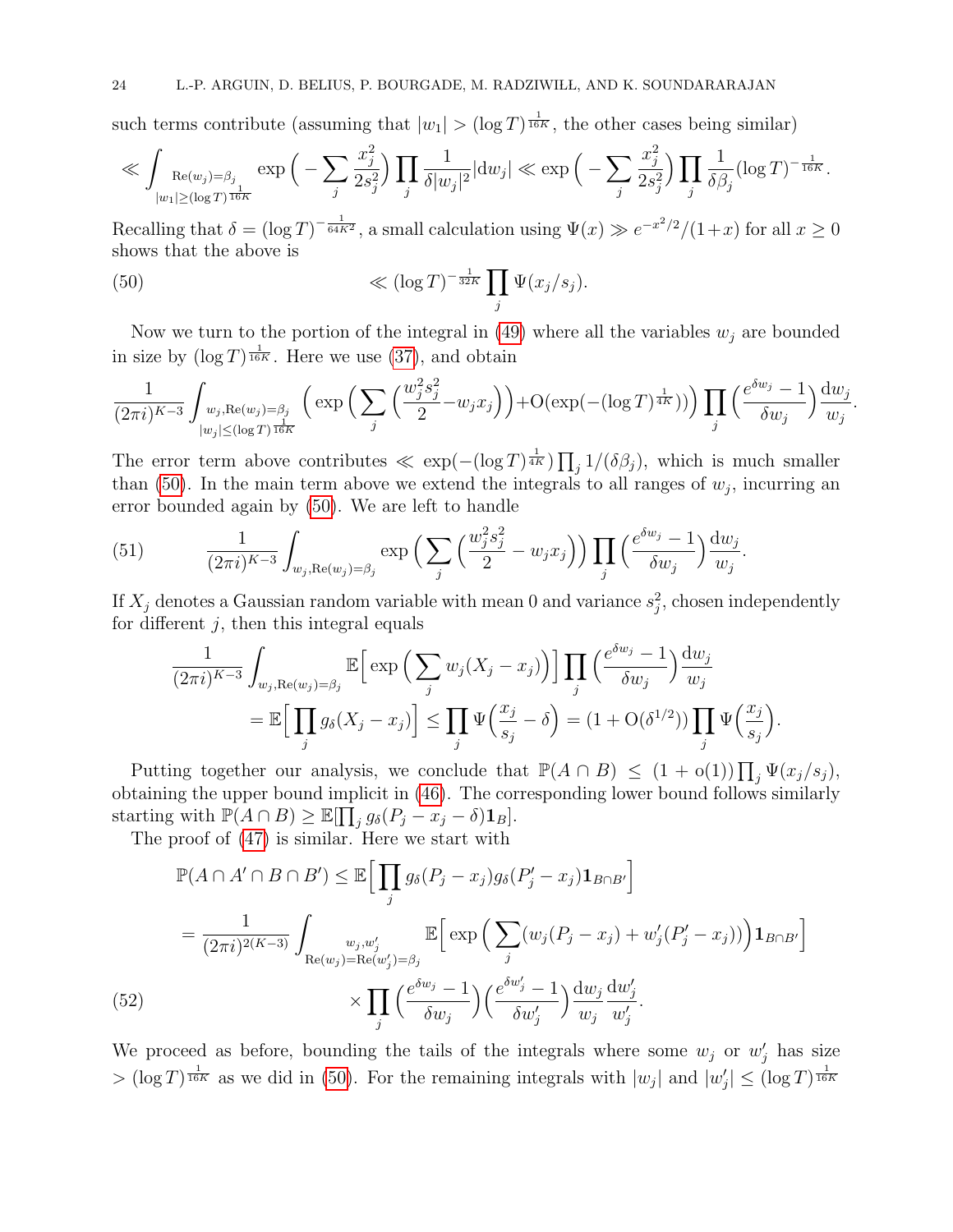we use [\(38\)](#page-19-0) of Proposition [5.3.](#page-19-3) After estimating the error terms arising here, and extending the integrals over  $w_j$  and  $w'_j$  (exactly as before) we arrive, in place of [\(51\)](#page-23-1), at

$$
\frac{1}{(2\pi i)^{2(K-3)}} \int_{\text{Re}(w_j) = \text{Re}(w'_j) = \beta_j} \exp\Big(\sum_j \Big(\frac{w_j^2 s_j^2}{2} - w_j x_j + \frac{(w'_j s_j)^2}{2} - w'_j x_j + \rho_j(\tau) w_j w'_j\Big)\Big) \times \prod_j \Big(\frac{e^{\delta w_j} - 1}{\delta w_j}\Big) \Big(\frac{e^{\delta w'_j} - 1}{\delta w'_j}\Big) \frac{dw_j}{w_j} \frac{dw'_j}{w'_j}.
$$

<span id="page-24-1"></span>Since  $|\tau| \geq (\log T)^{-\frac{1}{2K}}$ , from [\(34\)](#page-17-4) we have  $\rho_j(\tau) = O((\log T)^{-\frac{1}{2K}})$  for all j and therefore the cross terms  $\exp(\rho_j(\tau)w_jw'_j)$  appearing in [\(53\)](#page-24-1) make a negligible contribution. We are then left with essentially two copies of the integrals in [\(51\)](#page-23-1), enabling us to conclude that

<span id="page-24-4"></span>
$$
\mathbb{P}(A \cap A' \cap B \cap B') \le (1 + o(1)) \prod_j \Psi(x_j/s_j)^2.
$$

As before, we can obtain the corresponding lower bound as well, completing the proof of [\(47\)](#page-22-3).

<span id="page-24-0"></span>5.3. Proof of Proposition [3.2.](#page-8-1) Divide the interval  $[-1/4, 1/4]$  into  $\log T$  equally spaced points  $\tau_{\ell}$  (with  $1 \leq \ell \leq \lfloor \log T \rfloor$ ). Take  $x_j = (\lambda \log \log T)/K$  in the definition of the event  $A(\tau)$ , so that Proposition [3.2](#page-8-1) follows if we can establish that

(54) 
$$
\mathbb{P}\left(\bigcup_{\ell} A(\tau_{\ell})\right) = 1 + o(1).
$$

Recall that  $A(\tau_{\ell})$  is essentially a translate of the set A, and so by [\(45\)](#page-21-2) and [\(46\)](#page-22-1) we have

<span id="page-24-2"></span>(55) 
$$
\mathbb{P}(A(\tau_{\ell})) = \mathbb{P}(A) + O(1/T) = (1 + o(1)) \prod_{j=1}^{K-3} \Psi\left(\frac{x_j}{s_j}\right).
$$

Since  $s_j^2 = (\log \log T)/(2K) + O(1)$ , from our choice of  $x_j$  and since  $\Psi(x) \gg e^{-x^2/2}/x$  for  $x \geq 1$ , we obtain

$$
\mathbb{P}(A(\tau_{\ell})) = (1 + o(1)) \prod_{j=1}^{K-3} \Psi\left(\lambda \frac{\sqrt{2 \log \log T}}{\sqrt{K}}\right) \gg \prod_{j=1}^{K-3} \frac{(\log T)^{-\lambda^2/K}}{\sqrt{\log \log T}}
$$
  
(56) 
$$
= (\log T)^{-\lambda^2(1-3/K)} (\log \log T)^{-(K-3)/2}.
$$

<span id="page-24-5"></span><span id="page-24-3"></span>The Cauchy-Schwarz inequality gives

(57) 
$$
\left(\mathbb{E}\Big[\sum_{\ell} \mathbf{1}_{A(\tau_{\ell})}\Big]\right)^2 = \left(\mathbb{E}\Big[\mathbf{1}_{\cup_{\ell}A(\tau_{\ell})}\sum_{\ell} \mathbf{1}_{A(\tau_{\ell})}\Big]\right)^2 \leq \mathbb{P}\Big(\bigcup_{\ell}A(\tau_{\ell})\Big)\mathbb{E}\Big[\Big(\sum_{\ell} \mathbf{1}_{A(\tau_{\ell})}\Big)^2\Big];
$$

this may be viewed as a special case of the Paley-Zygmund inequality. Note that, by [\(55\)](#page-24-2) and [\(56\)](#page-24-3),  $(58)$ 

<span id="page-24-6"></span>
$$
\left(\mathbb{E}\Big[\sum_{\ell} \mathbf{1}_{A(\tau_{\ell})}\Big]\right)^2 = \left(\sum_{\ell} \mathbb{P}(A(\tau_{\ell}))\right)^2 = \left((1 + o(1))\lfloor \log T \rfloor \mathbb{P}(A)\right)^2 \gg (\log T)^{2(1 - \lambda^2 + 3\lambda^2/K) - \epsilon},
$$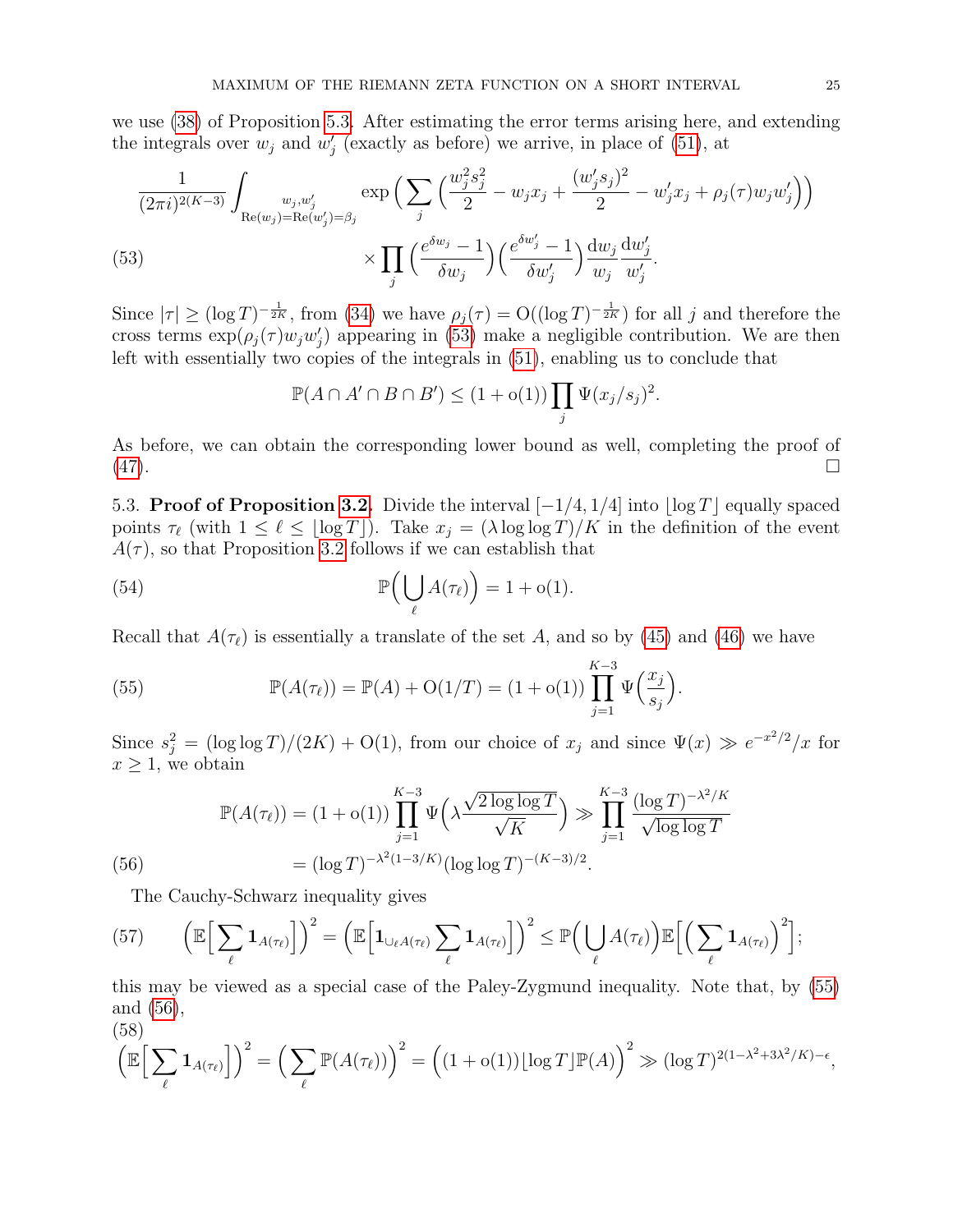for  $\epsilon > 0$ . To establish [\(54\)](#page-24-4) we now establish an upper bound for the second factor on the right side of [\(57\)](#page-24-5).

Expanding out, we have

<span id="page-25-0"></span>
$$
\mathbb{E}\Big[\Big(\sum_{\ell} \mathbf{1}_{A(\tau_{\ell})}\Big)^2\Big] = \sum_{\ell,\ell'} \mathbb{P}\big(A(\tau_{\ell}) \cap A(\tau_{\ell'})\big) \n= \Big(\sum_{|\tau_{\ell}-\tau_{\ell'}|\geq (\log T)^{-1/(2K)}} + \sum_{|\tau_{\ell}-\tau_{\ell'}|\leq (\log T)^{-1/(2K)}}\Big) \mathbb{P}\big(A(\tau_{\ell}) \cap A(\tau_{\ell'})\big).
$$

The first term accounts for the typical pair of points  $\tau_{\ell}$ ,  $\tau_{\ell'}$ , and by [\(47\)](#page-22-3) we have (for such a pair)

<span id="page-25-1"></span>
$$
\mathbb{P}\big(A(\tau_{\ell})\cap A(\tau_{\ell'})\big)=\mathbb{P}\big(A\cap A(\tau_{\ell}-\tau_{\ell'})\big)+O(1/T)=(1+o(1))\mathbb{P}(A(\tau_{\ell}))\mathbb{P}(A(\tau_{\ell})).
$$

Therefore

(60) 
$$
\sum_{|\tau_{\ell}-\tau_{\ell'}|\geq (\log T)^{-1/(2K)}} \mathbb{P}\big(A(\tau_{\ell})\cap A(\tau_{\ell'})\big) \leq (1+o(1))\Big(\sum_{\ell} \mathbb{P}(A(\tau_{\ell}))\Big)^2.
$$

We now bound the second term in [\(59\)](#page-25-0), using Proposition [5.4](#page-21-0) to show that its contribution is negligible. Let m denote the largest integer in  $[0, K - 3]$  with  $|\tau_{\ell} - \tau_{\ell'}| \leq (\log T)^{-m/K}$ . Then Proposition [5.4](#page-21-0) gives (since  $x_j^2/s_j^2 = 2\lambda^2(\log \log T)/K$ )

$$
\mathbb{P}\big(A(\tau_{\ell})\cap A(\tau_{\ell'})\big)\ll (\log T)^{-\lambda^2(m/K+2(K-3-m)/K)}.
$$

In the range  $1 \le m \le K - 3$ , the number of pairs  $(\tau_{\ell}, \tau_{\ell'})$  is  $\ll (\log T)^{2-m/K}$ , while in the case  $m = 0$  (since we are considering the case  $|\tau_{\ell} - \tau_{\ell'}| \leq (\log T)^{-\frac{1}{2K}}$ ) the number of pairs is ≪  $(\log T)^{2-\frac{1}{2K}}$ . It follows that

$$
\sum_{|\tau_{\ell}-\tau_{\ell'}|\leq (\log T)^{-1/(2K)}} \mathbb{P}\big(A(\tau_{\ell})\cap A(\tau_{\ell'})\big) \ll (\log T)^{2-\frac{1}{2K}}(\log T)^{-2\lambda^2(1-3/K)} + \sum_{m=1}^{K-3} (\log T)^{2-m/K}(\log T)^{-2\lambda^2(1-3/K)+m\lambda^2/K}.
$$

Since  $\lambda < 1$ , using [\(58\)](#page-24-6) (with  $\epsilon$  there sufficiently small) we conclude that

(61) 
$$
\sum_{|\tau_{\ell}-\tau_{\ell'}|\leq (\log T)^{-1/(2K)}} \mathbb{P}\big(A(\tau_{\ell})\cap A(\tau_{\ell'})\big)=o\Big(\Big(\sum_{\ell} \mathbb{P}(A(\tau_{\ell}))\Big)^2\Big).
$$

From  $(59)$ ,  $(60)$ , and  $(61)$  we conclude that

<span id="page-25-2"></span>
$$
\mathbb{E}\Big[\Big(\sum_{\ell} \mathbf{1}_{A(\tau_{\ell})}\Big)^2\Big] \leq (1+o(1))\Big(\sum_{\ell} \mathbb{P}(A(\tau_{\ell}))\Big)^2.
$$

Inserting this upper bound in [\(57\)](#page-24-5), and using [\(58\)](#page-24-6), we deduce the bound [\(54\)](#page-24-4), which completes the proof of our proposition.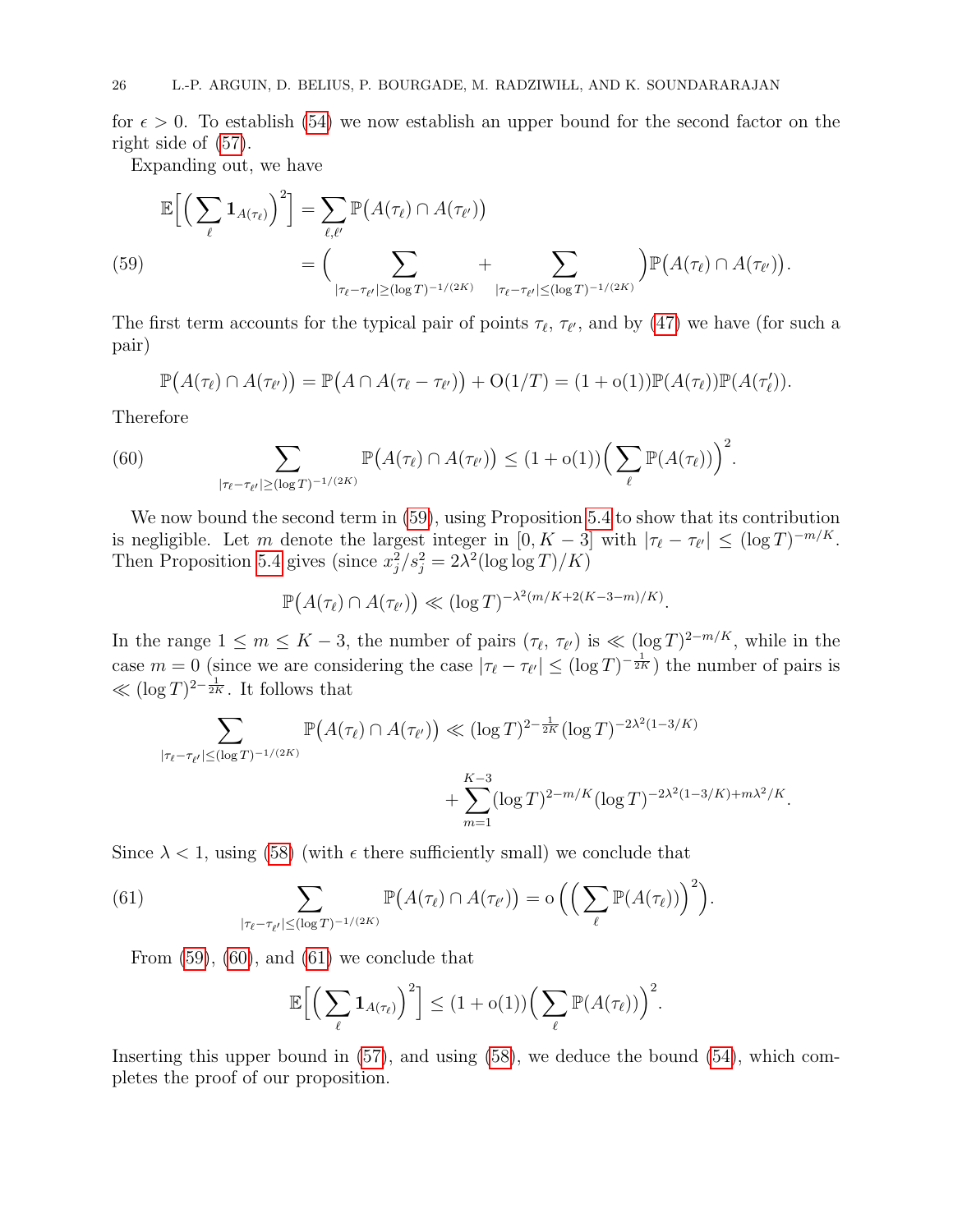#### **REFERENCES**

- <span id="page-26-18"></span>[1] L.-P. Arguin, Extrema of Log-correlated Random Variables: Principles and Examples, in Advances in Disordered Systems, Random Processes and Some Applications, Cambridge Univ. Press, Cambridge (2016), 166–204.
- <span id="page-26-15"></span>[2] L.-P. Arguin, D. Belius, and P. Bourgade, Maximum of the characteristic polynomial of random unitary matrices, Comm. Math. Phys. 349 (2017), 703–751.
- <span id="page-26-14"></span>[3] L.-P. Arguin, D. Belius, and A.J. Harper, Maxima of a randomized Riemann zeta function, and branching random walks, Ann. Appl. Probab. 27 (2017), no. 1, 178–215.
- <span id="page-26-2"></span>[4] R. Balasubramanian and K. Ramachandra, On the frequency of Titchmarsh's phenomenon for  $\zeta(s)$ -III, Proc. Indian Acad. Sci. 86 (1977), 341–351.
- [5] R. N. Bhattacharya and R. Ranga Rao, Normal approximation and asymptotic expansions, John Wiley & Sons, New York-London-Sydney, 1976. Wiley Series in Probability and Mathematical Statistics.
- <span id="page-26-5"></span>[6] J. W. Bober and G. A. Hiary, New Computations of the Riemann Zeta Function on the Critical Line, Exp. Math. (2016), available at [http://dx.doi.org/10.1080/10586458.2016.1233083]( http://dx.doi.org/10.1080/10586458.2016.1233083 ).
- <span id="page-26-3"></span>[7] A. Bondarenko and K. Seip, Large GCD sums and extreme values of the Riemann zeta function, Duke Math. J. **166** (2017), no. 9, 1685–1701.
- <span id="page-26-0"></span>[8] J. Bourgain, Decoupling, exponential sums and the Riemann zeta function, J. Amer. Math. Soc. 30 (2017), no. 1, 205–224.
- <span id="page-26-9"></span>[9] P. Bourgade, Mesoscopic fluctuations of the zeta zeros, Probab. Theory Related Fields 148 (2010), no. 3-4, 479–500.
- <span id="page-26-20"></span>[10] M. D. Bramson, *Maximal displacement of branching Brownian motion*, Comm. Pure Appl. Math. 31 (1978), no. 5, 531–581.
- <span id="page-26-1"></span>[11] V. Chandee and K. Soundararajan, *Bounding*  $|\zeta(1/2 + it)|$  *on the Riemann hypothesis*, Bull. London Math. Soc. (2011).
- <span id="page-26-16"></span>[12] R. Chhaibi, T. Madaule, and J. Najnudel, On the maximum of the CβE field, Preprint arXiv:1607.00243 (2016).
- <span id="page-26-21"></span>[13] J. B. Conrey, The fourth moment of derivatives of the Riemann zeta-function, Quart. J. Math. Oxford Ser. (2) 39 (1988), no. 153, 21–36.
- <span id="page-26-4"></span>[14] D. Farmer, S.M. Gonek, and C. Hughes, *The maximum size of L-functions*, J. Reine Angew. Math. **609** (2007), 215–236.
- <span id="page-26-10"></span>[15] Y. V. Fyodorov and J.-P. Bouchaud, Freezing and extreme-value statistics in a random energy model with logarithmically correlated potential, J. Phys. A  $41$  (2008), no. 37, 372001, 12 pp.
- <span id="page-26-6"></span>[16] Y. V. Fyodorov, G. A. Hiary, and J. P. Keating, Freezing Transition, Characteristic Polynomials of Random Matrices, and the Riemann Zeta Function, Phys. Rev. Lett. **108** (2012), 170601, 5pp.
- <span id="page-26-7"></span>[17] Y. V. Fyodorov and J. P. Keating, Freezing transitions and extreme values: random matrix theory, and disordered landscapes, Phil. Trans. R. Soc. A 372 (2014), 20120503, 32 pp.
- <span id="page-26-11"></span>[18] Y. V. Fyodorov, P. Le Doussal, and A. Rosso, Statistical mechanics of logarithmic REM: duality, freezing and extreme value statistics of  $1/f$  noises generated by Gaussian free fields, J. Stat. Mech. Theory Exp. 10 (2009), P10005, 32 pp.
- <span id="page-26-12"></span>[19] , Counting function fluctuations and extreme value threshold in multifractal patterns: the case study of an ideal  $1/f$  noise, J. Stat. Phys. 149 (2012), no. 5, 898–920.
- <span id="page-26-17"></span>[20] Y. V. Fyodorov and N. J. Simm, On the distribution of maximum value of the characteristic polynomial of GUE random matrices, Nonlinearity 29 (2016), no. 9, 2837–2855.
- <span id="page-26-13"></span>[21] A. J. Harper, A note on the maximum of the Riemann zeta function, and log-correlated random variables, Preprint arXiv:1304.0677 (2013).
- <span id="page-26-22"></span>[22] A. E. Ingham, Mean-Value Theorems in the Theory of the Riemann Zeta-Function, Proc. London Math. Soc. (2) 27 (1928), 273–300.
- [23] A. Ivić, *The Riemann zeta-function*, Dover Publications, Inc., Mineola, NY, 2003. Theory and applications.
- <span id="page-26-8"></span>[24] J. Keating and N. Snaith, Random Matrix Theory and  $\zeta(1/2+it)$ , Comm. Math. Phys. 1 (2000), 57–89.
- <span id="page-26-19"></span>[25] N. Kistler, Derrida's Random Energy Models, Lecture Notes in Math., vol. 2143, Springer, Berlin, 2015.